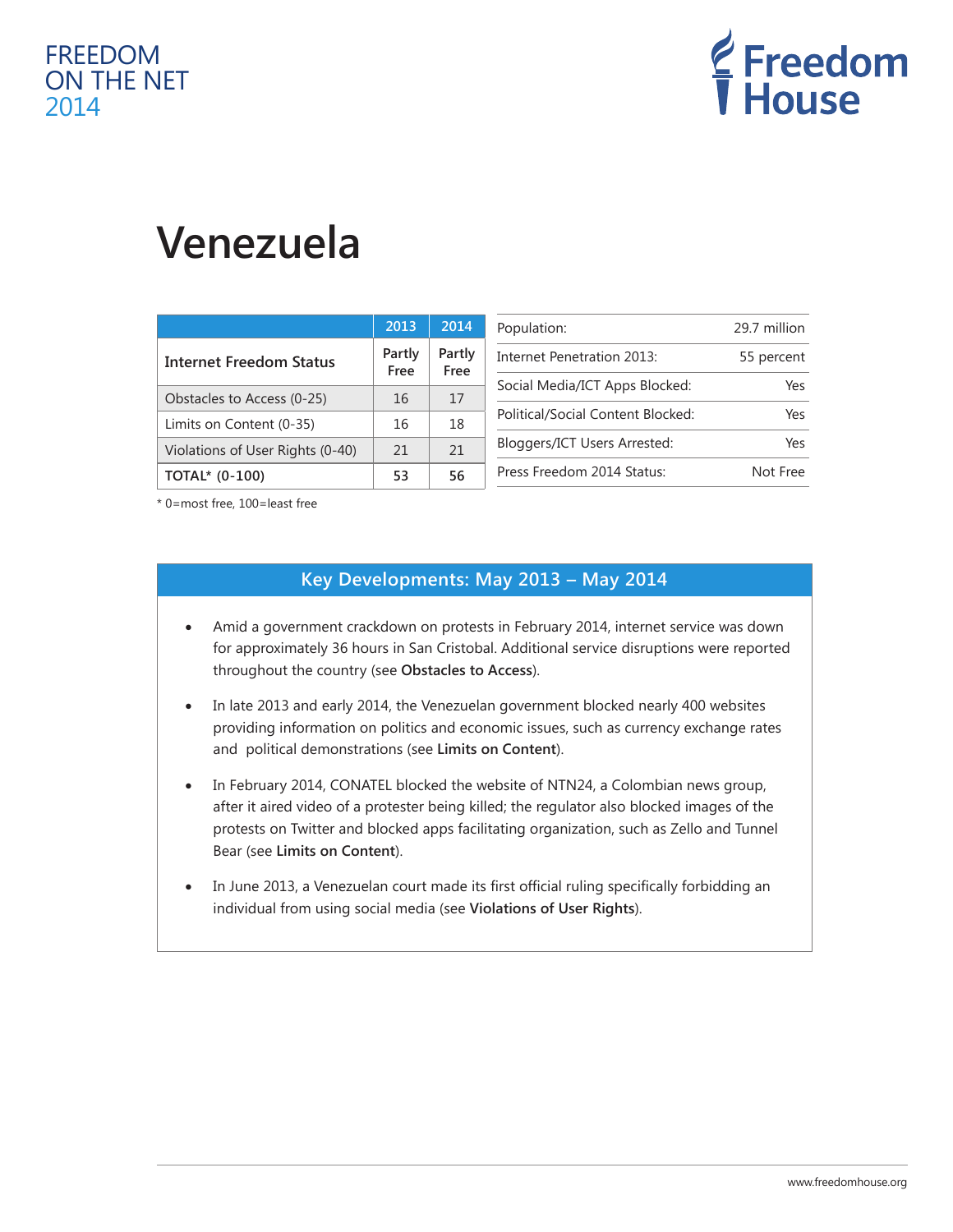#### **Introduction**

In a country where all government branches act in compliance with the interests of the ruling party, ensuring a hegemonic media landscape, the Venezuelan people widely use the internet to participate in forums that allow independent expression, particularly social networks.<sup>1</sup> As a result of the government's ongoing siege against private media2 —which includes the takeover of newspapers by progovernment owners—traditional media outlets have ventured into the digital arena. Due to the comparatively low barriers to entry, new businesses have appeared in this environment as well.<sup>3</sup> It is in this atmosphere that Twitter, Facebook, YouTube and similar platforms have become the final refuge for independent voices and freedom of expression.4

Since Nicolás Maduro was elected president following the death of Hugo Chávez in March 2013, the Venezuelan currency has been devalued multiple times,<sup>5</sup> and inflation has risen to 56 percent the highest rate on the planet. Venezuela's capital has one of the highest murder rates in the world, and shortages of basic food items and toiletries have become part of daily life for millions of Venezuelans. Due to these crises, protests are increasing, as are government efforts to influence online discussions and to restrict online content. <sup>6</sup> In response to the threat of growing online activism, Minister of Communication and Information Delcy Rodríguez has identified social networks as a breeding ground for "perpetrators of coup-leading violence" and others seeking to "cause large-scale psychological distress in the population."<sup>7</sup> In a move that is rather unsurprising given its distrust of social media, the Maduro administration recently created a regulatory body known as the Vice Ministry of Social Networks specifically focused on this new arena.<sup>8</sup>

The state has long held near complete control of the digital environment through Venezuela's main internet service provider (ISP), the National Telephone Company of Venezuela (CANTV), and through the communications regulator, the National Telecommunications Commission of Venezuela (CONATEL).<sup>9</sup> In recent years, however, citizens have persevered in creating online forums for propaganda-free news, social activism, and the voicing of critical opinions. In response, the

3 Antonio María Delgado, "Venezolanos Burlan El Acoso a La Prensa de Maduro Gracias a Internet," [Venezuelans Outsmart Maduro's Harassment of The Press Thanks to The Internet], *El Nuevo Herald*, December 4, 2013, [http://goo.gl/cAKxZa;](http://goo.gl/cAKxZa) See also: *El Universal*, "EUTV: Vanguardia Digital" [EUTV: Digital Vanguard], *El Universal*, November 17, 2013,<http://goo.gl/hHb5Dm>; and John Otis, "Web-Based TV Opens Space for Critical Voices in Venezuela," Committee to Protect Journalists. December 19, 2013, <http://goo.gl/AhMquK>; and Gisela Salomón, "Lanzan TV Venezolana en Miami, [Venezuelan TV Launches in Miami), Yahoo (website), January 23, 2014,<http://goo.gl/5NGnOK>

4 Thirty digital media outlets are grouped into the "block" of digital press founded in August 2013; See: [http://www.](http://www.bloquedeprensadigital.org/empresas/) [bloquedeprensadigital.org/empresas/;](http://www.bloquedeprensadigital.org/empresas/) accessed April 25, 2014; See also: Uptick in Conversations on Venezuela on Twitter, Note the 12<sup>th</sup>, <http://goo.gl/PTYXiS> and Alexa.com <http://goo.gl/51PAGp>; accessed April 20, 2014.

5 In 2013-2014, the largest devaluation in Venezuela´s history took place. According to the different exchange rates, it represents a devaluation between 358 and 722 percent. See: Miguel Angel Santos, "Lunes Negro y Los Huecos del Ajuste Rojo," [Black Monday and the Holes of the Red Cut], *El Universal*, March 26, 2014, <http://goo.gl/lmKzt2>

6 Alejandra Romero Beaujon, "Anuncios Cambiarios Resonaron en Redes Sociales," [Currency Exchange News Resounded on Social Networks], *El Universal*, January 25, 2014,<http://goo.gl/qIafZ8>

7 *Ultimas Noticias*, "Delcy Rodríguez: Redes Sociales son Utilizadas para Crear Angustia," [Delcy Rodríguez: Social networks are Used to Create Anxiety], February 20, 2014, <http://goo.gl/zpzVz2>

8 Vanessa Arenas, "Gobierno Crea Viceministerio para Redes Sociales," [Government Creates Vice Ministry for Social Networks], *Ultimas Noticias*, January 12, 2014,<http://goo.gl/BnQROP>

9 *El Nacional*, "El Lápiz Rojo," [The Red Pencil], January 18, 2014, <http://goo.gl/CA5hDY>

<sup>1</sup> ComScore, "Futuro Digital Venezuela 2013," [Venezuela Digital Future 2013], December 9, 2013, <http://goo.gl/qYzuo8>

<sup>2</sup> Irene Sarabia, "La Libertad de Expresión No Es Para Que Los Medios Digan Lo Que Quieran," [Free Speech Is Not For The Media To Say What They Want], *Ultimas Noticias*, January 20, 2014, <http://goo.gl/eqkkrJ>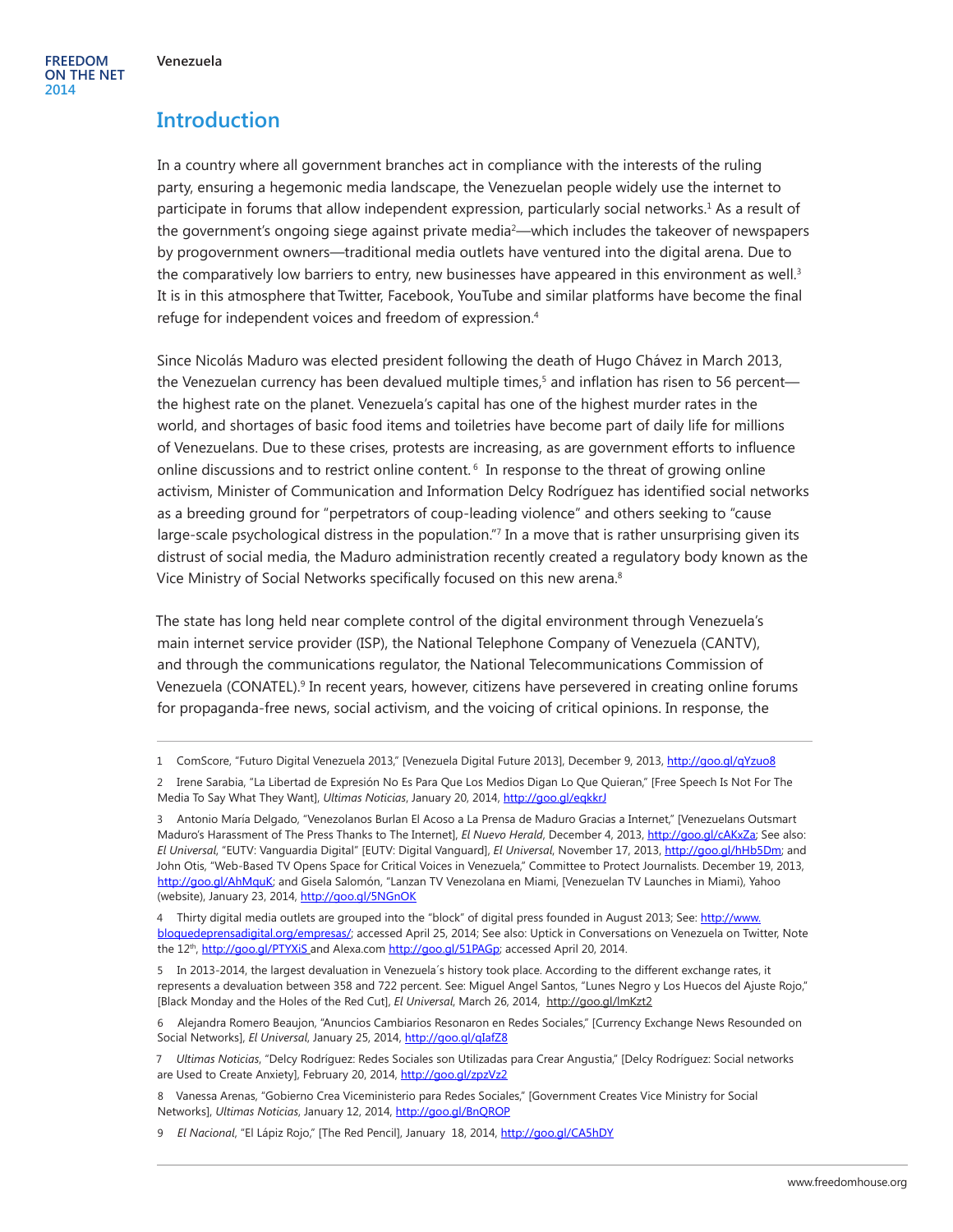government has increased efforts to block the circulation of political and economic content through the web—as well as at times restricting internet access itself—initiatives that have slowed the growth of internet penetration rates and connection speeds.

By mid-2014, CONATEL had ordered the blocking of some four hundred sites and portals containing economic and political information. It is worth noting that such blockings were carried out as discretionary measures, executed without legal procedure. Private ISPs complied with government orders on blocking out of fear of the severe sanctions threatened by CONATEL for those providers that allowed the circulation of such content.<sup>10</sup> In February 2014, following widespread protests over violence, insecurity, shortages of basic goods, and an increasingly hostile political environment, connection to the broadband service provided by CANTV (which accounts for the majority of internet subscriptions) was unavailable for over 36 hours in San Cristóbal. The website that hosts Twitter images, as well as the apps Zello and Tunnel Bear, were each sporadically blocked; foreign news media was barred; and the cellphones of those recording government abuses were confiscated.

By the time the protests, which lasted from February to June, had ceased, thousands had been arrested on political grounds, hundreds had been injured, and over forty had been killed. Allegations of state brutality ran rampant, and international organizations, such as the United Nations and Human Rights Watch, $<sup>11</sup>$  decried the Venezuelan government's infringement on freedom of</sup> expression, both online and off, as well as its treatment of its own people. The hacking of political websites and the usurpation of the Twitter profiles of political activists, critical journalists, and dissident voices—a damaging trend which began in 2012— also continued to plague Venezuelans, as did harassment targeting opposition members and those critical of the ruling party.

#### **Obstacles to Access**

The internet arrived in Venezuela in 1992, with CONATEL granting licences to the first ISPs in 1996.<sup>12</sup> While the 1999 constitution obligates the state to provide the public with access to new information and communication technologies  $(ICTS)<sub>13</sub>$  the Organic Law of Telecommunications, which was reformed in December 2010, declares ICTs an area of state interest, priotoritizing government use over public access to ICTs.14 In several recent cross-country studies assessing ICT trends over the past

<sup>10</sup> Maru Morales, "Conatel Negó Censura en Internet" [Conatel Denies Internet censorship], *El Nacional*, March 15, 2014, [http://goo.gl/hTcD5e;](http://goo.gl/hTcD5e) See also: Correo del Orinoco, "Conatel Abre Procedimiento a Proveedores de Internet: Digitel, Movistar, Movilnet y Otros," [Conatel Opens Procedure Againsts ISPs: Digitel, Movistar, Movilnet and Others], November 9, 2013, [http://](http://goo.gl/Pvgw4i) [goo.gl/Pvgw4i](http://goo.gl/Pvgw4i)

<sup>11</sup> Roque Planas, "U.N. Condemns Violence in Venezuela After Government Breaks Up Protest." The Huffington Post, May 12, 2014, [http://www.huffingtonpost.com/2014/05/12/venezuela-un-violence\\_n\\_5310432.html](http://www.huffingtonpost.com/2014/05/12/venezuela-un-violence_n_5310432.html).

<sup>12</sup> UNDP, "Las Tecnologías de Información y Comunicación al Servicio del Desarrollo," [Information and Communication Technologies for Development], (Caracas: UNDP, 2002), p.249.

<sup>13</sup> See: Article 108 and Article 110 of the Venezuelan Constitution: [http://www.tsj.gov.ve/legislacion/constitucion1999.htm.](http://www.tsj.gov.ve/legislacion/constitucion1999.htm)

<sup>14</sup> In July 2008, a plan to reform the law was met with great opposition. As a result, the measure was not introduced or approved in the National Assembly until December 2010. See: "Ley Organica de Telecomunicaciones," [Organic Law of Telecommunications] Scribd, [http://www.scribd.com/doc/45293016/Nueva-Ley-Organica-de-Telecomunicaciones,](http://www.scribd.com/doc/45293016/Nueva-Ley-Organica-de-Telecomunicaciones) accessed January 13, 2013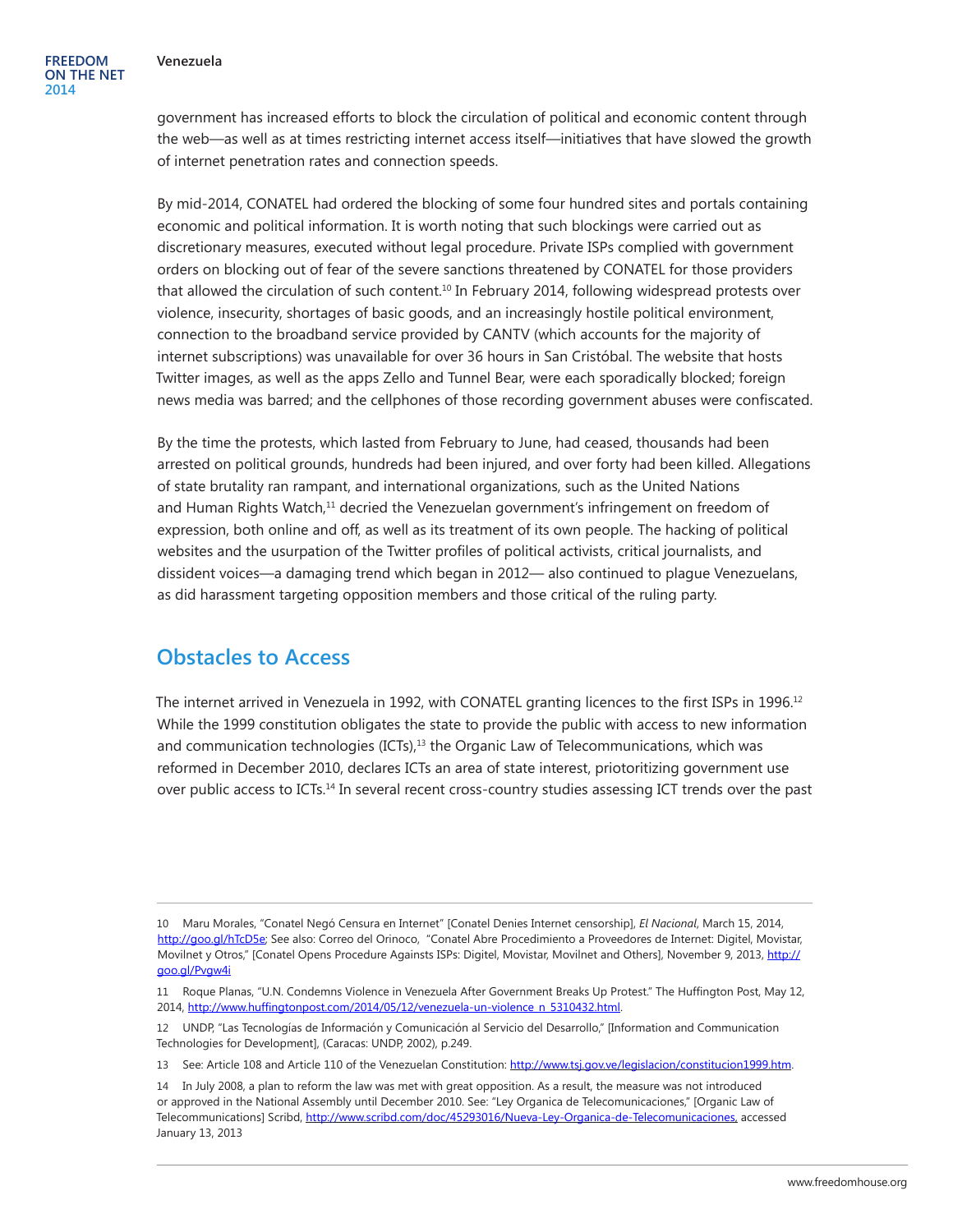five years, Venezuela is among the countries that have fallen farthest in the rankings relative to its peers, such as Colombia and Ecuador, whose internet environments have been improving.15

The Venezuelan government hopes to expand and improve internet access via the National Transportation Network,<sup>16</sup> through which it will install nearly 7,000 kilometers of fiber-optic cable.<sup>17</sup> Official sources indicate that between 40 and 60 percent of the works commissioned by CANTV have been concluded,<sup>18</sup> but the projects are reportedly behind schedule and no independent firm has yet conducted an audit.<sup>19</sup> The government is also hoping to increase computer literacy through its CANAIMA project, which aims to bring computers to classrooms throughout the country. According to official figures, over three million laptop computers<sup>20</sup> have been given to Venezuelan elementary school students to this end. However, while not all computers are equipped with internet connectivity, they are equipped with proselytizing educational materials that glorify the administration<sup>21</sup> In April 2014, CONATEL announced a new National Telecommunications, Information Technology, and Postal Services Plan, which promises an internet penetration rate of 100 percent by 2020. While it seems doubtful that Venezuela will be able to increase penetration from 55 percent to 100 percent in six years, it will be interesting to follow the progress of the Plan, which also contains strategies to develop political content supporting revolutionary democracy and socialist ethics.<sup>22</sup>

The latest data from the International Telecommunications Union (ITU) reveals that internet penetration in Venezuela increased by approximately six percent between 2012 and 2013, rising to 55 percent by year's end.<sup>23</sup> According to data provided by the consultancy firm ComScore, Venezuelan internet users are predominantly young and urban, with 72 percent falling between 15 and 34 years of age.<sup>24</sup> Venezuela is home to nearly 12 million Facebook users and over 3 million

<sup>15</sup> Kai Bucher, "Las Economias Latinoamericanas Todavia Estan Atrasadas en el Aprovechamiento de las Tecnologias de la Informacion..." [The Latin American Economies are Still Behind in the Use of Information Technologies], World Economic Forum, 2010-2011 Report[,](http://www.weforum.org/news/las-econom%C3%ADas-latinoamericanas-todav%C3%ADa-est%C3%A1n-atrasadas-en-el-aprovechamiento-de-las-tecnolog%C3%ADas?fo=1) [http://bit.ly/gnrzob;](http://bit.ly/gnrzob) ITU, Time Series by Country (2000-2012) "Percentage of Individuals Using the Internet," ITU World Data – Statistics,<http://goo.gl/TMYtwL>

<sup>16</sup> CONATEL, "Red Nacional de Transporte," [National Transport Network],<http://goo.gl/ARvE4s>, accessed January 27, 2014

<sup>17</sup> The National Transportation Network should connect the Orinoco-Apure region (the southern half of the country) with the northern coastal region, with 213 nodes distributed in 18 states. The states the network goes through are: Amazonas, Anzoátegui, Apure, Aragua, Barinas, Bolívar, Cojedes, Falcón, Guárico, Lara, Mérida, Miranda, Monagas, Portuguesa, Sucre, Táchira, Trujillo and Zulia. See: CONATEL, "Conatel Abandera Inclusion Social con la Red Nacional de Transporte," [Conatel Championed Social Inclusion with the National Transport Network], January 31, 2014, <http://goo.gl/ppj1GV>

<sup>18</sup> Medios Comunitarios (website), "Conatel Abandera la Inclusión Social con la Puesta en Marcha de la Red Nacional de Transporte, [Conatel Champions Social Inclusion with the Launch of the National Transport Network], October 18, 2013. [http://](http://goo.gl/ceBqsF) [goo.gl/ceBqsF](http://goo.gl/ceBqsF)

<sup>19</sup> Inside Telecom Bulletin, March 15, 2014, Vol. XI No. 20.

<sup>20</sup> *Ultimas Noticias*, "Gobierno Venezolano Ha Entregado 3,3 Millones de Canaimas," [The Venezuelan Government Has Delivered 3.3 Million As Part of Canaima], November 8, 2013, <http://goo.gl/2T9zgL>

<sup>21</sup> The program started in 2009 and aims to provide computers to children in elementary schools. In 2014, high school students were incorporated into the program. This strategy has been questioned because it includes software containing government propaganda. For more, see: [http://www.canaimaeducativo.gob.ve/;](http://www.canaimaeducativo.gob.ve/) See also: Fidel Salgueiro, "Acumuladores Duncan: Una Historia para Tenerla Presente," [Acumuladores Duncan: A Story to Keep in Mind], Inside Telecom, Vol. XIV, #45, November 28, 2013.

<sup>22</sup> CONATEL, "Plan Nacional de Telecomunicaciones, Tecnologías de Información y Servicios Postales 2014-2019," [National Telecommunications, Information Technology, and Postal Services Plan 2014-2019], April 2014.

<sup>23</sup> ITU, Time Series by Country (2000-2013) "Percentage of Individuals Using the Internet," ITU World Data – Statistics, [http://](http://www.itu.int/en/ITU-D/Statistics/Pages/stat/default.aspx) [www.itu.int/en/ITU-D/Statistics/Pages/stat/default.aspx](http://www.itu.int/en/ITU-D/Statistics/Pages/stat/default.aspx); accesed June 1, 2014

<sup>24</sup> ComScore, "Futuro Digital Venezuela 2013," [Venezuela Digital Future 2013], December 9, 2013, <http://goo.gl/kjJfc8>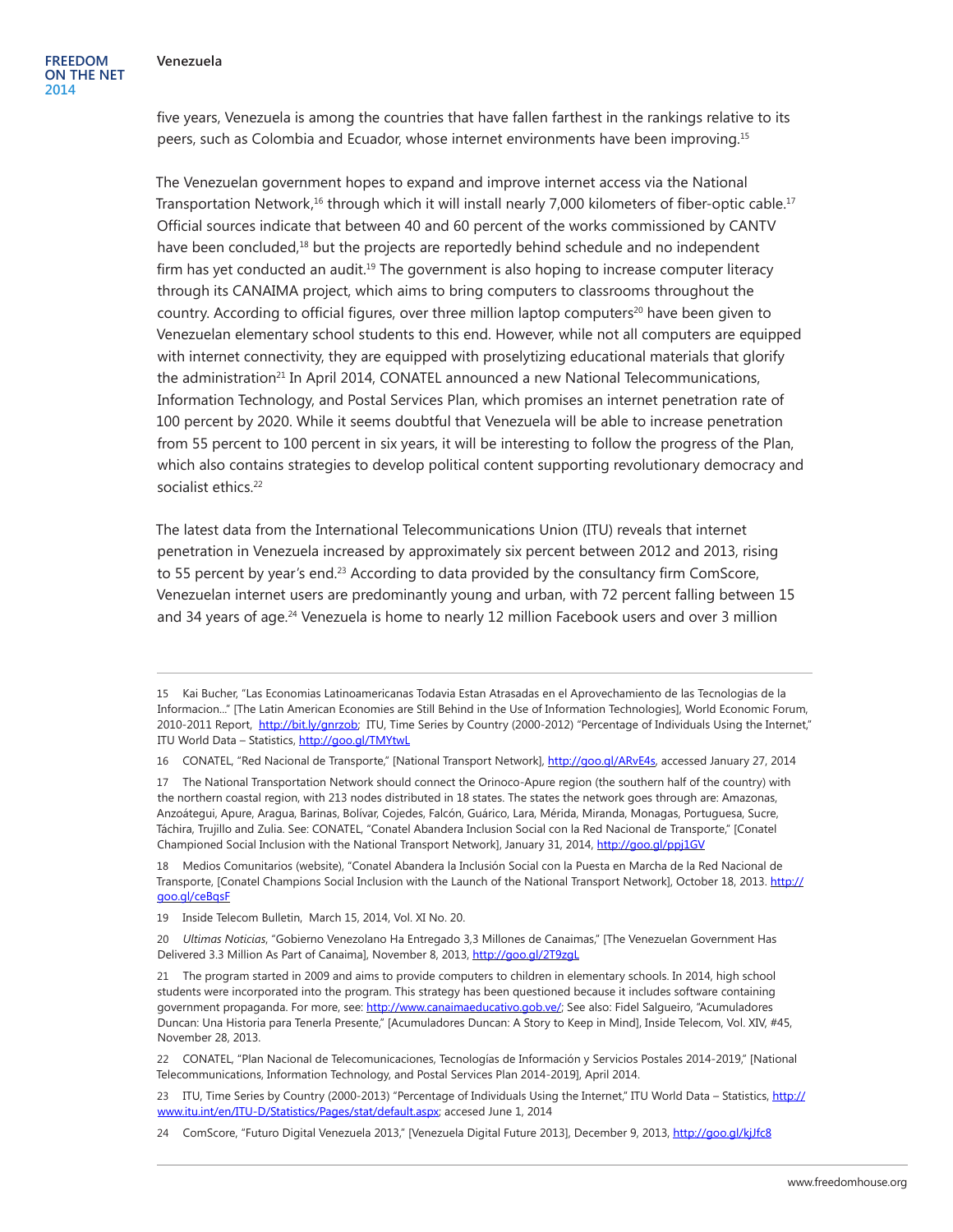Twitter users.25 Key topics disseminated and debated through these mediums include politics and news, and, increasingly, concern over shortages of basic goods and rising inflation.<sup>26</sup>

According to CONATEL's latest statistics, 61 percent of internet subscriptions are fixed household connections and 32 percent are wired connections. The remainder are classified as "non-residential," but it is not clear if this refers to mobile phone subscriptions or business accounts. While more people are now connected to the internet,<sup>27</sup> the majority of the population has access only to narrowband service.<sup>28</sup> Although the average regional speed of internet connection for Latin America is 2.5 Mbps, according to the latest report from Akamai, Venezuela has an average of only 1.27 Mbps. For comparison, Bolivia, which is much less developed, ranks last, with a speed of .95 Mbps.29 Nationally, state-owned CANTV—which holds over 80 percent of internet subscriptions in Venezuela<sup>30</sup>—offers prepaid plans with minimum connection speeds of 1 Mbps at a cost of about US\$10.50 per month, or 1.5 Mbps at a cost of US\$22.81 per month, as compared to a minimum wage of approximately US\$519 per month.<sup>31</sup> In late 2013, a 6 Mbps plan was announced at a cost of US\$95.23.<sup>32</sup> The fee for this plan, however, represents a significant portion of the minimum wage and is only available in select areas. The second most widely used ISP, Inter, offers a connection speed of 10 Mbps for US\$88.25—seven dollars less for a connection that is 66 percent faster.33

In addition to poor quality and low internet speeds, geographic isolation in rural areas, low computer literacy, and the expense of necessary equipment also pose substantial obstacles to access. The regional divide in internet access in Venezuela is noteworthy; while in the Capital District and the State of Miranda the percentage of individuals with internet access exceeds 90 percent, in states such as Amazonas, Yaracuy, and Apure, penetration hovers around 15 percent.<sup>34</sup> Connectivity in rural areas has been further compromised by a severe electricity crisis that has led to rationing in every city but the capital. Regional disparities are also evident in the expansion plans

29 Akamai, "State of the Internet Map Visualizations, Q1 2014," accessed June 1, 2014, [http://www.akamai.com/](http://www.akamai.com/stateoftheinternet/soti-visualizations.html#stoi-map) [stateoftheinternet/soti-visualizations.html#stoi-map](http://www.akamai.com/stateoftheinternet/soti-visualizations.html#stoi-map); See also: Akamai, "The State of the Internet: Volume 6, Number 2," 2nd Quarter, 2013 Report, accesed April 30, 2014.

30 This figure is based on a personal analysis that takes into account sources such as CONATEL and the ITU, as well as interviews with experts and representatives of national telecommunications companies who prefer to remain anonymous.

31 The mínimum wage had been calculated at the *official rate* of 6.30 Venezuelan Bolivars per \$1 USD. For more, see: *El Universal*, "CANTV Mejora Velocidad de Conexión a Internet," [Cantv Improves Internet Speed], September 3, 2012, [http://bit.](http://bit.ly/REHRjy) [ly/REHRjy](http://bit.ly/REHRjy); CANTV, "Planes y Servicios del Servicio de Banda Ancha (ABA)," [Service Plans and Broadband Services], January 2014, [http://bit.ly/qlCVIQ;](http://bit.ly/qlCVIQ) See also: Atilio Hernández, "El Nuevo Salario Mínimo en Venezuela," [The New Minimum Wage in Venezuela], Provea (Website), January 20, 2014, <http://goo.gl/VFoWWD>; and Girish Gupta, "The 'Cheapest' Country in the World," TimeWorld, January 24, 2013, <http://goo.gl/2DPPc1>

32 See: CANTV's Connection Plans, accessed January 27, 2014,<http://bit.ly/f42m4R>

33 The services of Inter are offered only in major cities. The 10 Mb plan has been offered since April 2011. At first it had a limit of 25Gb of consumption, but it was later turned into an unlimited consumption plan.

34 CONATEL, "Estadisticas Preliminares del Sector Telecomunicaciones IV Trimestre 2013," [Preliminary Telecommunications Sector Statistics, Quarter IV, 2013, [http://conatel.gob.ve/files/Indicadores\\_2013/PRESENTACION\\_IV-TRIMESTRE2013.pdf](http://conatel.gob.ve/files/Indicadores_2013/PRESENTACION_IV-TRIMESTRE2013.pdf); accessed January 27, 2014; See also: Banco Interamericano de Desarrollo (IDB), 2014,<http://goo.gl/kLoFMK>Accessed May 16, 2014.

<sup>25</sup> Social Bakers, "Facebook Statistics by Country," Accessed January 13, 2014, <http://goo.gl/HFbz5L>; See also: Carlos Jiménez, "Penetración y Usos de Internet en Venezuela," [Internet Penetration and Usage in Venezuela] *Tendencias Digitales*, 2013.

<sup>26</sup> *El Universal*, "Facebook y Twitter en Venezuela," [Facebook and Twitter in Venezuela], June 25, 2012, <http://bit.ly/Q2TOBj>

<sup>27</sup> Agencia Venezolana de Noticias, "Cobertura de Internet en Revolución Ha Crecido Hasta Abarcar 291 Capitales de Municipios," [During the Revolution Internet Coverage Has Grown to Encompass the Capitals of 291 Municipalities], May 13, 2014, <http://goo.gl/Ki3lrr>

<sup>28</sup> Agencia Venezolana de Noticias, "En Cuatro Años CANTV Pasó de 0, 7 a 1, 5 Mbps de Velocidad en Internet," [In Four Years CANTV Went from 0.7 Kbps to 1.5 Mbps in Internet Speed], May 3, 2014,<http://goo.gl/7EKQoX>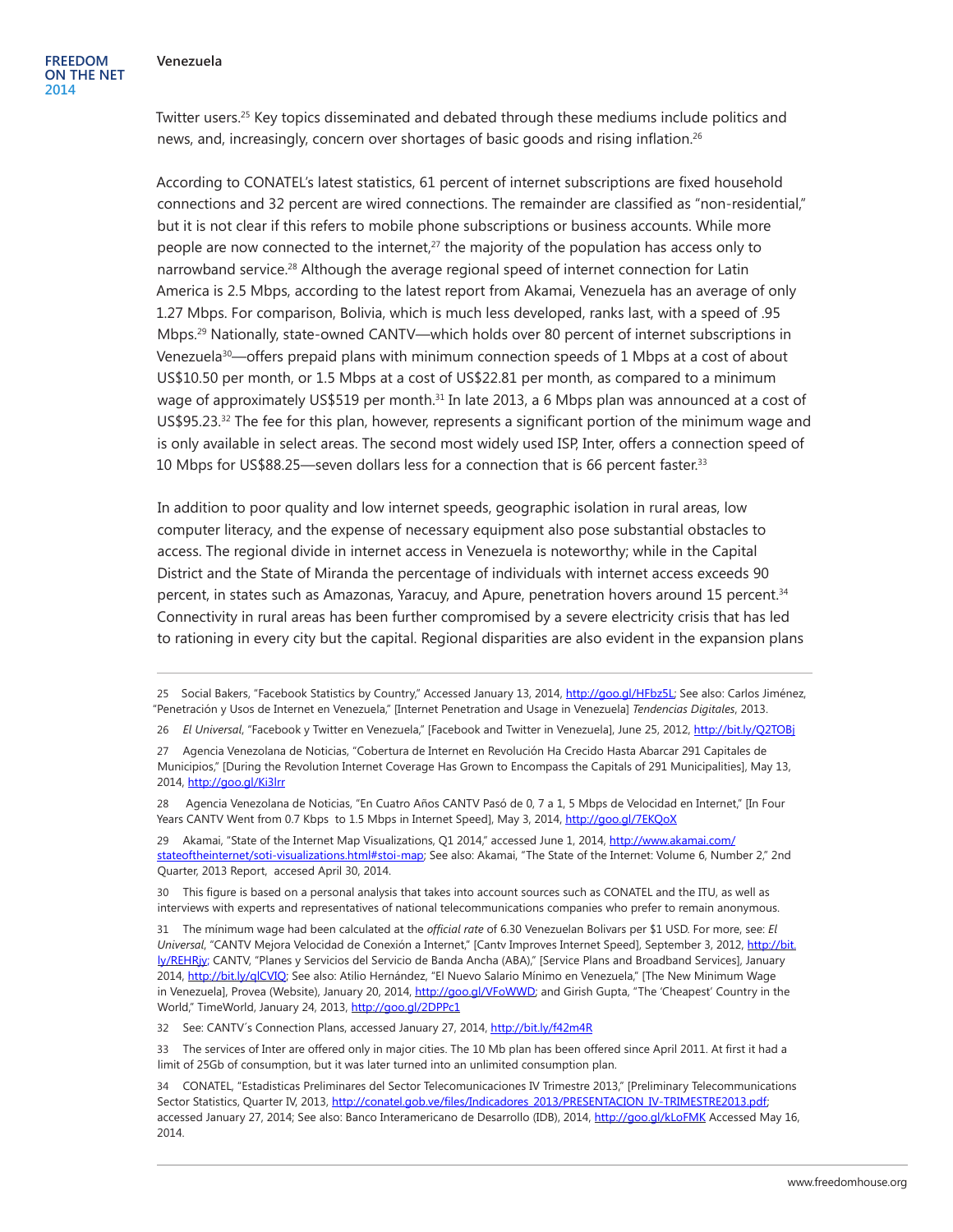of telecommunications companies, which typically focus new investments on the most economically vibrant cities and surrounding areas.<sup>35</sup>

By the end of 2013, mobile phone penetration in Venezuela reached 101.6 percent.<sup>36</sup> This figure does not necessarily reflect a population saturated with mobile technology, however; some Venezuelans have as many as three phones, each of which is associated with a different mobile provider, in order to ensure countrywide coverage. Over one third of Venezuela's mobile subscriptions utilize CDMA technology. Digitel began offering 4G LTE services at the end of 2013, but only to limited cities.<sup>37</sup> While there are approximately 30 telecommunications operators in Venezuela, only three provide mobile phone services. Movistar, the Venezuelan unit of Spain's Telefónica, has nearly 11 million subscribers; Digitel, a locally owned private company, has approximately 5 million subscribers; and CANTV's Movilnet, which leads the market, has 16 million subscribers out of a total of 32 million.38

As of 2014, mobile internet penetration in Venezuela was measured at seven percent. 39 Venezuela ranks fourth in Latin America in terms of connection speeds via smartphone, with connections surpassing 1.5 Mbps only in a few zones.<sup>40</sup> Those who do have smartphones typically live in urban areas and have higher than average income levels. Although the number of users with smartphones and data plans is growing, currency exchange controls and the devaluation of the Venezuelan bolivar have resulted in high prices and limited supplies.<sup>41</sup> The networks run by private mobile service providers suffer from severe congestion and require further development, yet discriminatory currency controls have forced providers to ration their services and decrease investment in infrastructure.<sup>42</sup> An industry executive who chose to remain anonymous for fear of governmental reprisals stated that during 2013, the private sector received 50 percent *less* foreign exchange assignment than state enterprises, evidence of biased funding.<sup>43</sup>

Further complicating matters, the CANTV initiative, "Buy Made in Venezuela," which aims to give preference to locally produced cell phones manufactured by Vtelca and Orinoquia in partnership with the Chinese firms ZTE and Huawei, has not satisfied demand, and the state's blocking of

40 William Peña, "A Paso de Tortuga, [At a Snail's Pace], *Tal Cual*, October 18, 2013, <http://goo.gl/ZLxupW>

<sup>35</sup> Carolina Contreras, "Venezuela Ya Dispone de Red 4G LTE Para Teléfonos Celulares," [Venezuela Already has 4G LTE Network for Cell Phones], *El Universal*, September 8, 2013, <http://goo.gl/ilqTxe>; See also: CONATEL, "Estadisticas Preliminares del Sector Telecomunicaciones IV Trimestre 2013," [Preliminary Telecommunications Sector Statistics, Quarter IV, 2013, [http://](http://conatel.gob.ve/files/Indicadores_2013/PRESENTACION_IV-TRIMESTRE2013.pdf) [conatel.gob.ve/files/Indicadores\\_2013/PRESENTACION\\_IV-TRIMESTRE2013.pdf](http://conatel.gob.ve/files/Indicadores_2013/PRESENTACION_IV-TRIMESTRE2013.pdf); accessed January 27, 2014

<sup>36</sup> ITU, Time Series by Country (2000-2013) "Mobile-Cellular Telephone Subscriptions," ITU World Data – Statistics, [http://](http://www.itu.int/en/ITU-D/Statistics/Pages/stat/default.aspx) [www.itu.int/en/ITU-D/Statistics/Pages/stat/default.aspx](http://www.itu.int/en/ITU-D/Statistics/Pages/stat/default.aspx); accesed June 1, 2014; For population estimate, see: CIA, The World Fact Book-Venezuela, last updated June 20, 2014, <https://www.cia.gov/library/publications/the-world-factbook/geos/ve.html>

<sup>37</sup> CONATEL, "Estadisticas Preliminares del Sector Telecomunicaciones IV Trimestre 2013," [Preliminary Telecommunications Sector Statistics, Quarter IV, 2013, [http://conatel.gob.ve/files/Indicadores\\_2013/PRESENTACION\\_IV-TRIMESTRE2013.pdf](http://conatel.gob.ve/files/Indicadores_2013/PRESENTACION_IV-TRIMESTRE2013.pdf); accessed January 27, 2014

<sup>38</sup> Lucia Bibolini, Venezuela: Telecoms, Mobile, Broadband, and Forecasts, Budde.com,July 2013, [http://goo.gl/SjjzsC;](http://goo.gl/SjjzsC) accessed April 30, 2014

<sup>39</sup> CONATEL, "Estadisticas Preliminares del Sector Telecomunicaciones IV Trimestre 2013," [Preliminary Telecommunications Sector Statistics, Quarter IV, 2013, [http://conatel.gob.ve/files/Indicadores\\_2013/PRESENTACION\\_IV-TRIMESTRE2013.pdf](http://conatel.gob.ve/files/Indicadores_2013/PRESENTACION_IV-TRIMESTRE2013.pdf); accessed January 27, 2014

<sup>41</sup> Producto Magazine, "Movistar y Digitel Sin Inventario," [Movistar and Digitel without Inventory], January 24, 2013 [http://](http://goo.gl/A8knk2) [goo.gl/A8knk2;](http://goo.gl/A8knk2) accessed April 15, 2014

<sup>42</sup> Websites of the three companies, accessed January 10, 2013: [http://bit.ly/19NJUeJ;](http://bit.ly/19NJUeJ) [http://bit.ly/qlCVIQ;](http://bit.ly/qlCVIQ) [http://goo.gl/](http://goo.gl/rHlms2) [rHlms2](http://goo.gl/rHlms2)

<sup>43</sup> Inside Telecom, Vol XV No. 4, January 30, 2014.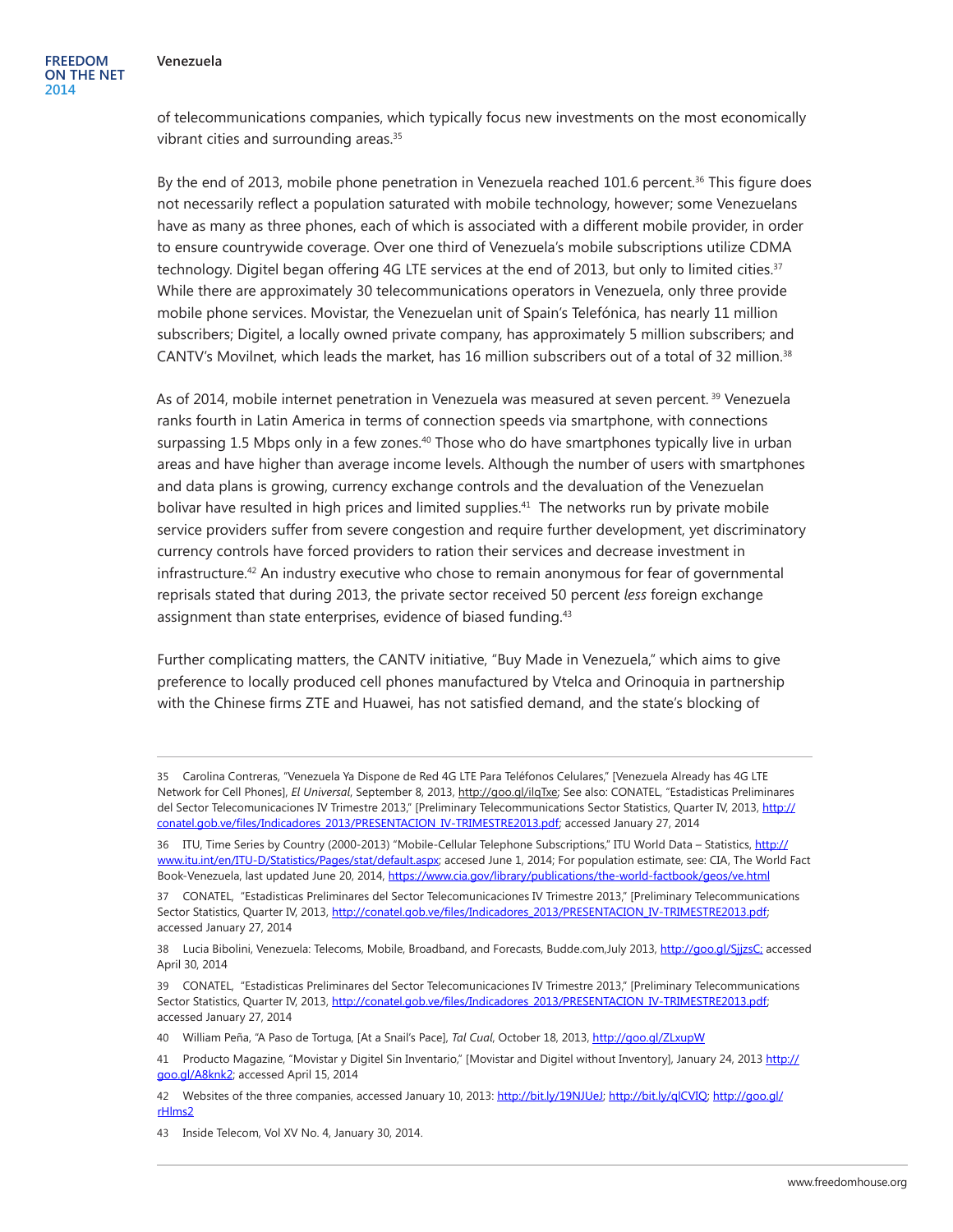foreign currency has made it difficult to import mobile phones from foreign manufacturers. <sup>44</sup> These two factors have resulted in a shortage of cell phones within the country which has led to price speculation (in this case, the artificial inflation of the cost of mobile phones) and which has weakened the sustainability of mobile phone businesses. 45 As of the second quarter of 2014, the inventories of mobile phone operators were practically empty.<sup>46</sup>

In a disturbing trend, substantial interruptions of telecommunication services have begun to occur.<sup>47</sup> During the highly contested April 2013 presidential election, CANTV shut down broadband service for approximately 30 minutes, leaving 95 percent of Venezuelans disconnected from the internet at a crucial time. In September 2013, reported damage to a section of fiber-optic cable left three regions without internet service.48 In the November 2013 lead-up to municipal elections, CANTV's broadband internet service was down for approximately two hours.49 Disruptions were reported in Caracas, Maracaibo, and Mérida, among other cities. As in previous instances, authorities offered no explanation for the service disruptions, all of which occurred at critical times.

The latest—and longest—service interruption occurred in San Cristobal in mid-February 2014 during nationwide protests. CANTV's internet service was unavailable for 36 hours in the city, as well as in other parts of Táchira state. Although the government denied responsibility, alleging that the blackout was due to vandalism or fire damage, the disruption occurred during an announcement from the Minister of Defense about measures to control political demonstrations in San Cristobal, which had been underway for approximately 15 days at that point.<sup>50</sup> Such restrictions on ICT connectivity during pivotal times is a continuing concern in Venezuela. Service disruptions and rumors of internet throttling—the intentional slowing down of service to effectively cripple online activity—were also common during the 2014 protests.<sup>51</sup> Applications such as the walkie-talkie program Zello (which the Minister of Communication and Information claimed was a platform for the promotion of terrorist activity)<sup>52</sup> and Tunnel Bear VPN Service,<sup>53</sup> often used by protesters as a

46 JL Sabella, "Estantes Vacíos es lo Que se ve en Las Tiendas de Tecnología," [Empty Shelves are What You See in Technology Stores], Tecnomovida (Website) January 16, 2014,<http://goo.gl/xEnjZ6>

47 Notitarde, "Falla en el Sistema 'nic.ve' Mantiene Sin Servicio a Todos los Dominios '.ve'" [System Failure 'nic.ve' Leaves all '.ve' Domains without Service], May 28 2012,<http://bit.ly/19ehDgg>

48 Mariana De Barros, "Doble Corte de Fibra Optica Dejó sin Servicio ABA a Tres Regiones del País," [Double Cut of Fiber Optics Left Three Regions without ABA], *El Carabobeño*, September 17, 2013, <http://goo.gl/NVMXbn>

49 *El Universal*, "CANTV Presentó Problemas con su Banda Ancha en la Noche del Lunes," [CANTV had Problems with its Broadband Monday Night], November 12, 2013, <http://goo.gl/QD4yVH>

50 Correo del Orinoco, "Restituyen Servicio Aba en Táchira Tras Hechos Violentos," [Aba Reinstitute Táchira Service After Violent Incidents], February 21, 2014, <http://goo.gl/pMPfls>

51 Doug Madory, a Senior Analyst at Renesys Corporation, reported that the "increased latency" in speeds "suggests that… CANTV's connection to the outside world is [overloaded]." Madory noted that it was difficult to prove whether it was the result of deliberate throttling or a lack of infrastructural upgrade.

52 Twitter account of Ministra Delcy Rodríguez, (Twitter page), accessed April 30, 2014, [https://twitter.com/DrodriguezMinci/](https://twitter.com/DrodriguezMinci/status/435792460082450432) [status/435792460082450432](https://twitter.com/DrodriguezMinci/status/435792460082450432); See also: "Petición: Comunidades de Software Libre Repudian la Manipulación Mediática y el Uso de Internet Para Fomentar Terrorismo Contra Venezuela," [Petition: Free Software Communities Repudiate Media Manipulation and Use of the Internet to Promote Terrorism Against Venezuela]; [http://goo.gl/FrrhHQ;](http://goo.gl/FrrhHQ) accessed April 30, 2014.

53 ALT1040 (website), "Gobierno de Venezuela Bloquea el Acceso a Tunnel Bear, un VPN Para Evitar la Censura," [Venezuelan Government Blocks Access to Tunnel Bear], March 12, 2014, <http://goo.gl/Xvu8de>

<sup>44</sup> The state controls the importation of cellphones at regulated prices and distributes them through its own network or assigns them in a discretionary way to private operators. Individuals (and companies) import them at black market dollar prices, which are 12 times more expensive than the official exchange rate, and which continue to increase every day. As a result, cell phones are worth any price people will pay as there are no reliable price references.

<sup>45</sup> Marinelid Marcano, "Adquirir un Celular se Convirtió en Misión Imposible en la Zona Sur," [Acquiring a Cellphone Became Misión Impossible in the South], *El Tiempo,* February 9, 2014, <http://goo.gl/D8BA0G>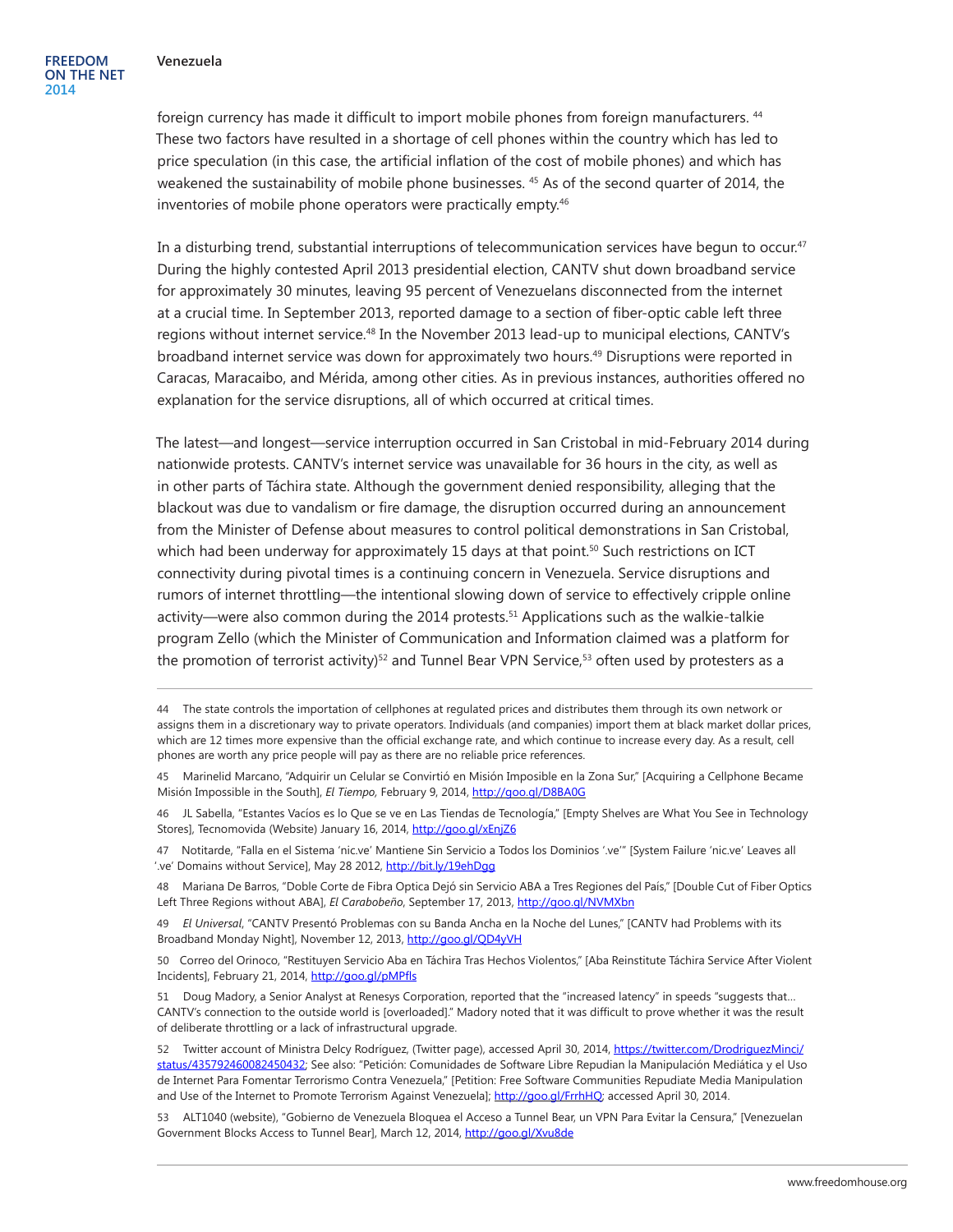means of communication and to bypass censorship, were both blocked by the government during protests. The director of technology for Zello, who believes that the Venezuelan government was behind the block, responded actively, adapting the app with a changing IP address that makes it more challenging to obstruct.<sup>54</sup>

While there are no special restrictions on the opening of cybercafes in Venezuela, their numbers have been declining because of a marked drop in interest among youth. Observers suspect the decline is the result of government restrictions on the types of games that can be installed on computers at cybercafes. Among its restrictions, the 2009 Videogame Law,<sup>55</sup> which has only recently been enforced, prohibits the installation of "war related games" and bans students in school uniforms from entering cybercafes unless accompanied by a teacher.<sup>56</sup>

Although privately owned ISPs do exist, the state monopolizes the internet market through CANTV, a factor that allows for greater government control of internet services. Following its 2007 renationalization, a move that benefited CANTV significantly in regard to currency controls,<sup>57</sup> an improvement in service was expected, but, to date, quality remains poor. All earnings obtained by the company are reserved for social programs rather than being reinvested to improve ICT offerings.58 Despite CANTV's poor service record and slow connection speeds, its relatively low prices allow the company to remain dominant.<sup>59</sup> Private providers have had difficulty competing with CANTV's rates, $60$  and the lack of competition has reduced incentives for providers to retain high quality service or to expand their offerings.<sup>61</sup> Investment in and expansion of the private ICT sector are further complicated by an economic environment characterized by very strict and politically discriminatory foreign currency exchange controls that make it difficult for private companies to access foreign currency in order to invest, maintain infrastructure, and repatriate their earnings.<sup>62</sup> For

57 As a state company, CANTV enjoys preference for CADIVI's currency approvals. See: Casetel Chamber of Business Telecommunications Services, "Oswaldo Cisneros Sigue Apostandole a Venezuela: Digitel Busca Vías para Consolidarse en 3G," [Oswaldo Cisneros Keeps Betting on Venezuela: Digitel Seeks Ways to Consolidate in 3G] June 23, 2010, <http://goo.gl/BP2RrX>

58 Ministerio de Ciencia y Tecnología, "Gobierno Nacional Honra Pagos de Prestaciones con Dividendos de CANTV" [National Government Honors Benefit Payments with Dividends from CANTV], April 4, 2012, http://goo.gl/c5zwmQ ; See also: Luigino Braci, "¿Las Peores Velocidades de Internet Están en Venezuela? Sí, pero..." [Does Venezuela have the Worst Internet Speeds? Yes, but...], May 31, 2013, <http://goo.gl/QTP5y5>

59 Hernan Galperin, "Precios y Calidad de la Banda Ancha en America Latina: Benchmarking y Tendencias" [Prices and Quality of Broadband in America: Benchmarking and Trends], Universidad de San Andrés (Argentina), accessed January 30, 2014[,](http://www.udesa.edu.ar/files/AdmTecySociedad/12_galperin.pdf) [http://bit.ly/PsBDoY;](http://bit.ly/PsBDoY) See also: Budde.com, "Venezuela - Telecoms, Mobile, Broadband and Forecasts," accessed January 7, 2014, <http://bit.ly/1dPLzoe>

60 Inside Telecom, Volume 7 No. 86 (2011): In late 2012, after 14 months of request, Movistar was given the authority to increase its rates from 9-17 percent for annual inflation. Movilnet, for its part, increased 32.6 percent (excerpt from newsletter; not available online).

62 Reuters, "Venezuela Blocks Telefonica's Price Hikes," October 17, 2013,<http://goo.gl/Ysw2hF>

<sup>54</sup> *Últimas Noticias*, "Zello Modifica su App Para Evitar Bloqueos en Países como Venezuela," [Zello Modifies App to Avoid Blockages in Countries Such as Venezuela], February 23, 2014,<http://goo.gl/hZZ0o8>

<sup>55</sup> Luis Carlos Díaz, "Videojuegos para Milicianos," [Video Games for Militants], Periodismo de Paz (Blog), April 3, 2011, [http://](http://goo.gl/I4nNfU) [goo.gl/I4nNfU](http://goo.gl/I4nNfU)

<sup>56</sup> The "Video games" Law was passed in 2009 and can be accessed here: [http://www.scribd.com/doc/83657622/Ley-para](http://www.scribd.com/doc/83657622/Ley-para-la-Prohibicion-de-Videojuegos-Belicos-y-Juguetes-Belicos-3-de-marzo-del-2009)[la-Prohibicion-de-Videojuegos-Belicos-y-Juguetes-Belicos-3-de-marzo-del-2009.](http://www.scribd.com/doc/83657622/Ley-para-la-Prohibicion-de-Videojuegos-Belicos-y-Juguetes-Belicos-3-de-marzo-del-2009) From the sanctions in Article 13: "Whoever promotes by any means the purchase or use of war related videogames or toys defined in this law will be sanctioned with a fine of two thousand to four thousand tributary units." Article14: "Whoever imports, produces, sells, rents, or distributes war-related videogames, or military toys, will be sanctioned with prison from three to five years. The penalty provided in this article, and imposed by a final veredict, entails the seizure and destruction of the war-related videogames and war toys."

<sup>61</sup> Jorge Espinoza, "Argumentos in Situ de Las Operadoras Móviles Privadas: Smartphones e Internet Móvil Suplen Carencias Fijas," [Arguments in Situ of Private Mobile Phone Operators: Smartphones and Mobile Internet Fized Unfilled Gaps], Inside Telecom, May 25, 2012.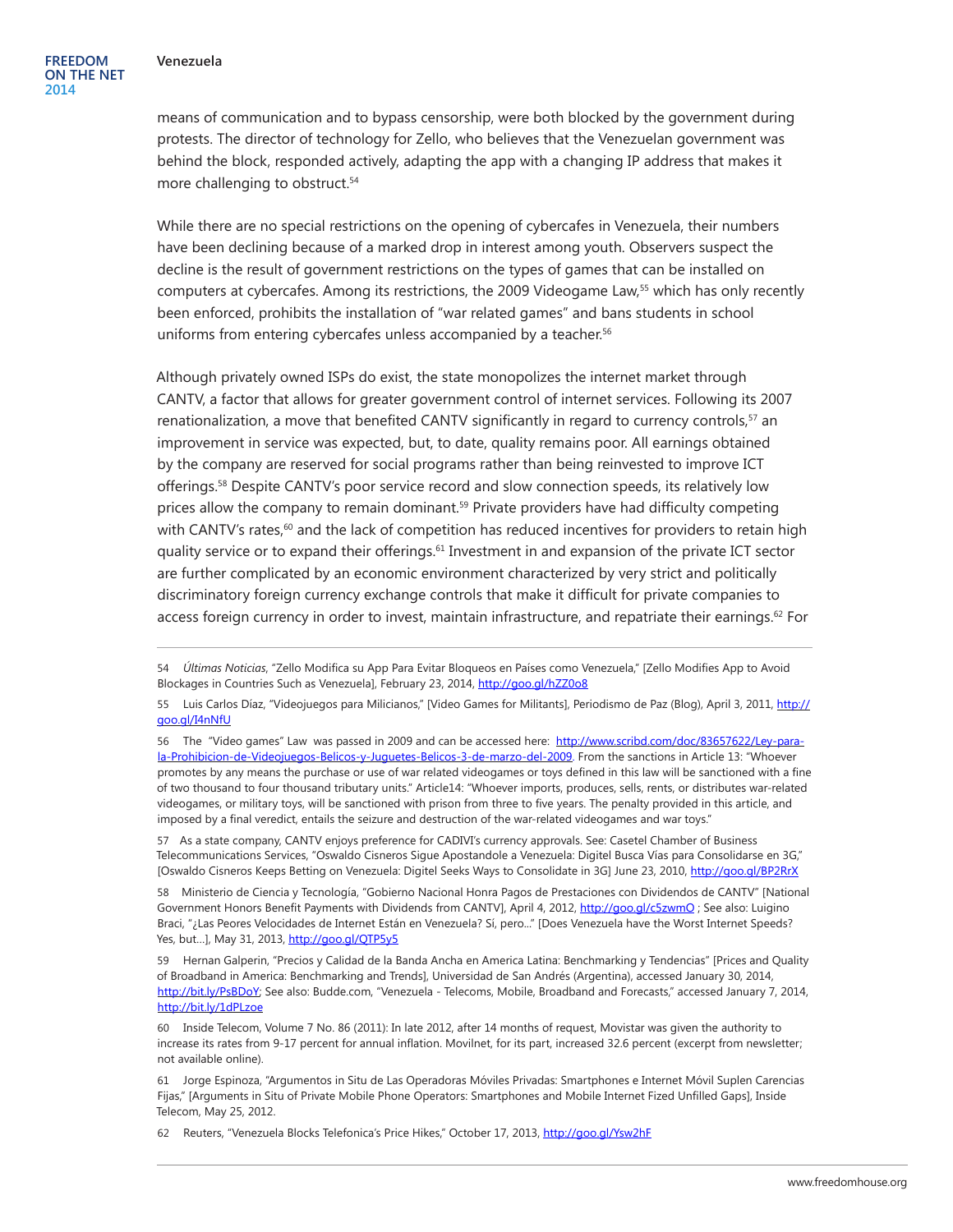small enterprises and individuals, exchange controls have also complicated the process of paying hosting providers, acquiring electronic devices, and conducting online shopping.<sup>63</sup>

In addition to owning and operating Venezuela's leading telecommunications operator, the state also controls CONATEL, the body responsible for regulating and licensing of the telecommunications sector. While Article 35 of the Organic Law of Telecommunications provides for CONATEL's operational and administrative autonomy, the president has the power to appoint and remove the agency's director and the other four members of its Directive Council. A series of presidential decrees over the past decade has shifted oversight of the commission to various ministries, the vice presidency, and finally, in December 2013, to the Ministry of Communication and Information.64

In addition to making oversight nearly impossible, these arbitrary shifts in control are evidence of CONATEL's lack of independence from the executive. The state also controls CENCOEX (the body formerly known as CADIVI). CENCOEX is the body responsible for unilateral control of the allocation and repatriation of foreign exchange, which is required by private telecommunications companies to improve and maintain their infrastructure. Given the near total control of the ICT sector by the government and its proclivity to exercise bias and avoid rule of law, any independent oversight of these bodies is impossible.

### **Limits on Content**

In late 2013 and early 2014, the Venezuelan government blocked nearly 400 websites providing information on politics and economic issues, such as currency exchange rates and political demonstrations. In February 2014, CONATEL blocked the website of NTN24, a Colombian news group, after it aired video of a protester being killed; the regulator also blocked images of the protests on Twitter.

Venezuelans are avid users of digital media, which has emerged as an important platform for circulating information and expressing opinions at a time when independent television and radio stations have come under increased pressure.<sup>65</sup> Over the past few years, however, the state has begun turning its attention to the internet as well. In December 2010, the National Assembly adopted a reform of the 2004 Law of Social Responsibility in Radio and Television (the ResorteME Law), extending regulation to online and electronic media. Under this law, online media outlets must establish mechanisms to restrict content that violates the law; however, matters are complicated by vague descriptions of prohibited content. Article 27, for example, forbids messages that promote anxiety among the population or alter public order, that disregard legal authorities, or that promote the violation of existing laws. Websites found in violation may be fined up to VEF 25,000

<sup>63</sup> Small entrepreneurs use credit cards to pay for services or make purchases. The amount of foreign exchange they are allowed to use has been reduced from \$3000 to \$300 per year. See: Luis Carlos Díaz, "Venezuela: Compras por Internet Están Bloqueadas Desde Inicios de 2014," [Venezuela: Internet Purchases Blocked Since Early 2014], CNET (Website), January 23, 2014, <http://goo.gl/xk2qUY>

<sup>64</sup> El Siglo, "En Gaceta Traspaso de Conatel al Minci," [In Gazette, Conatel's Transfer to Minci], December 10, 2013, [http://goo.](http://goo.gl/rGCMZR) [gl/rGCMZR](http://goo.gl/rGCMZR)

<sup>65</sup> Antonio María Delgado, "Venezolanos Burlan el Acoso a la Prensa de Maduro Gracias a Internet," [Venezuelans Outsmart Maduro's Harassment of the Press Thanks to the Internet], *El Nuevo Herald*, December 4, 2013 <http://goo.gl/Vr8mKz>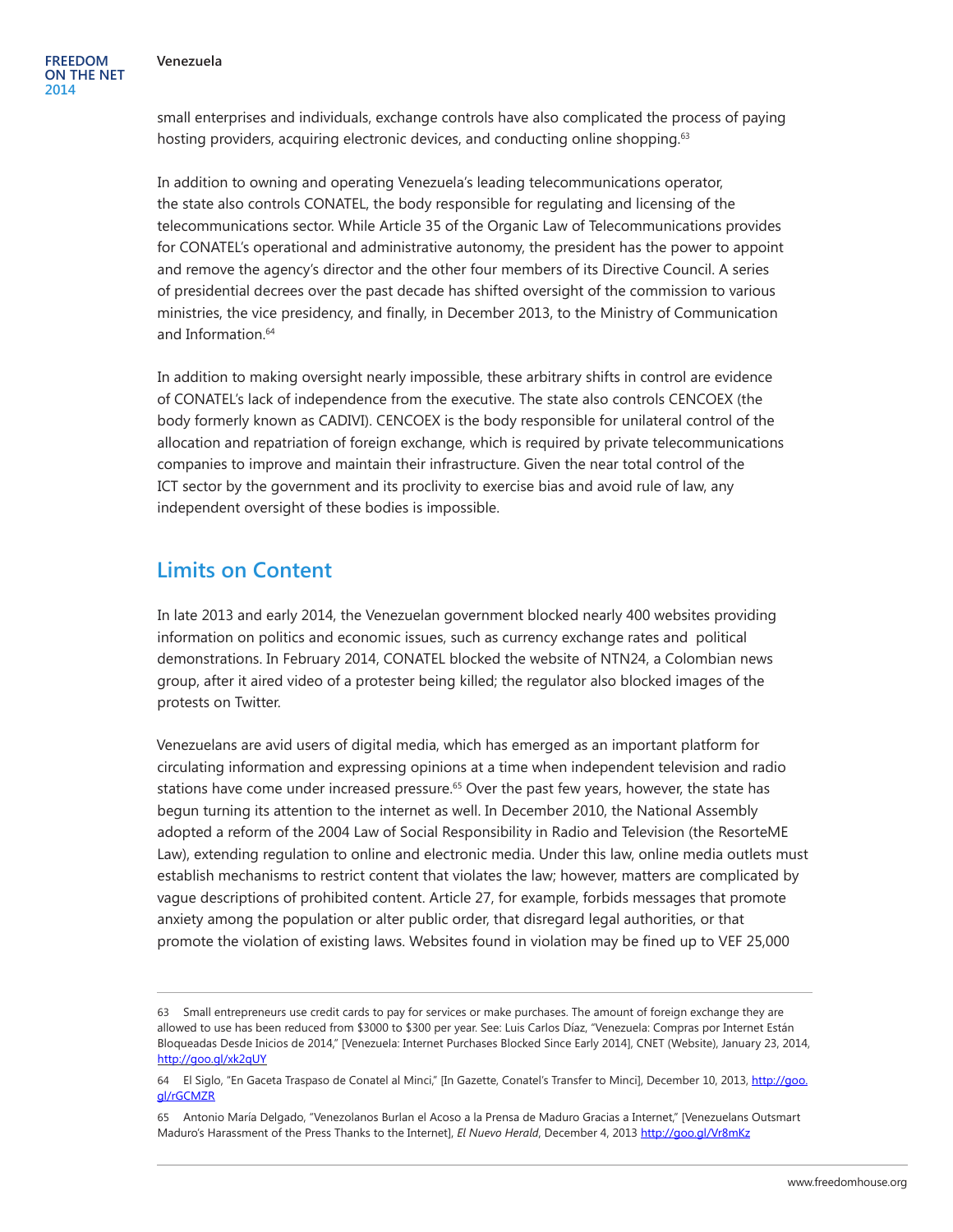**FREEDOM ON THE NET 2014**

(approximately US\$4,000); service providers who do not respond to government inquiries risk temporary suspension of operations.<sup>66</sup>

CONATEL has demonstrated a progovernment bias since it began to make administrative decisions under the banner of the ResorteME Law, such as blocking websites without judicial process and threatening to hold ISPs who object legally responsible.<sup>67</sup> Venezuela has a history of placing restrictions on websites containing important social and political information, yet decisions to block content are neither transparent nor accompanied by an appeals process. In a move uncharacteristic of state regulatory bodies, the government did make an open announcement in November 2013 detailing CONATEL's blocking of websites<sup>68</sup> that informed citizens of the price of the so-called "parallel dollar;"69 however, the block—which has been in place for over six months—has now extended to nearly all sources of economic information.

CONATEL also urged the e-commerce portals Tucarro.com and [Tuinmueble.com](file:///C:\Users\reed\AppData\Local\Microsoft\Windows\Temporary Internet Files\Content.Outlook\408B2A24\Tuinmueble.com) not to publish prices of vehicles and real estate.<sup>70</sup> Both sites were threatened with closure for their alleged role in what the government is calling an "economic war" against the president. CONATEL further claimed that the sites were in violation of Article 27 of the ResortME Law and threatened to hold ISPs responsible as intermediaries, making them legally liable for hosted content.71 The regulator also requested that Twitter block accounts linked to websites that show prices of foreign exchange differing from Venezuela's official rates; however, Twitter refused the request.72 The domain .co and others such as popular link shorterner bit.ly were also temporarily blocked, 73 reportedly to prevent Venezuelans from accessing an audio file, circulated primarily on Twitter, that featured the voice of deceased President Hugo Chávez, for fear that it might cause unrest.74

Pro-opposition and independent news websites have also been blocked or disabled at various times, along with the website of the country's National Electoral Council, which was temporarily unavailable

68 *El Nacional*, "CONATEL Bloqueó Más de 100 Webs Que Informaban Sobre Dólar Paralelo, " [CONATEL Blocked More Than 100 Sites Reporting On Parallel Dollar], November 15, 2013, <http://goo.gl/oFZagQ>

69 The "parallel dollar" is the black market rate, which is 12 times more expensive than the official dollar. A foreign currency exchange control has been in place in Venezuela since 2003 and, progressively, the distance between the official exchange rate and the black market dollar price has been widening. Currently, this rate is about 10-12 times higher than the official one. For more, see: John Otis, "Venezuela Tries to Suppress Reports of Economic Upheaval," Committee to Protect Journalists (Blog) December 3, 2013, [http://goo.gl/im3z20.](http://goo.gl/im3z20)

70 SIBCI, "Conatel Efectúa Reuniones Para Aplicar Regulaciones a Sitios Web Que Ofertan Bienes," [Conatel Makes Meetings to Implement Regulations to Websites that Offer Goods], November 9, 2013, <http://goo.gl/2InuKw>

71 John Otis, "Venezuela Forces ISPs to Police Internet," Committee to Protect Journalists, December 12, 2013 [http://goo.gl/](http://goo.gl/Q1jjcm) [Q1jjcm](http://goo.gl/Q1jjcm)

72 *Noticias 24*, "Conatel Solicita a Twitter Bloquear Cuentas Vinculadas con Webs Que Ilícitamente Cotizaban Divisas [Conatel Asks Twitter to Block Accounts Linked to Websites That Illegally Quote Currencies], November 19, 2013,<http://goo.gl/7colPS>

73 Joshua Goodman, "Venezuelan Cyber Crackdown Ensnares Web's Bitly," The Big Story, December 5, 2013 [http://goo.](http://goo.gl/5h102v) [gl/5h102v](http://goo.gl/5h102v); See also: Mark Josephson, "Bitly is Blocked in Venezuela and Why We Care," Bit.ly blog, December 5, 2013, [http://](http://blog.bitly.com/post/69096442727/bitly-is-blocked-in-venezuela-and-why-we-care) [blog.bitly.com/post/69096442727/bitly-is-blocked-in-venezuela-and-why-we-care](http://blog.bitly.com/post/69096442727/bitly-is-blocked-in-venezuela-and-why-we-care)

74 Marianne Díaz, "Venezuela: Chavez Recording Hits the Web, Top-Level Domain is Blocked," GlobalVoices Advocacy, October 14, 2013, <http://goo.gl/2vOEpW>

<sup>66</sup> República Bolivariana de Venezuela, "Ley de Responsabilidad Social en Radio, Television y Medios Electronicos," [The Law of Social Responsibility in Radio, Television and Electronic Media] SIBCI, accessed January 26, 2014, [http://www.leyresorte.gob.](http://www.leyresorte.gob.ve/wp-content/uploads/2012/07/Ley-de-Responsabilidad-Social-en-Radio-Television-y-Medios-Electr%C3%B3nicos.pdf) [ve/wp-content/uploads/2012/07/Ley-de-Responsabilidad-Social-en-Radio-Television-y-Medios-Electr%C3%B3nicos.pdf](http://www.leyresorte.gob.ve/wp-content/uploads/2012/07/Ley-de-Responsabilidad-Social-en-Radio-Television-y-Medios-Electr%C3%B3nicos.pdf)

<sup>67</sup> William Castillo, director of CONATEL: "No Permitiremos Que Se Use el Espectro Radioeléctrico para Otro Golpe de Estado," [We Will Not Allow the Use of Radio Spectrum for Another Coup d'Etat], CONATEL (website), February 14, 2014, [http://](http://goo.gl/s6yw07) [goo.gl/s6yw07](http://goo.gl/s6yw07); See also: Espacio Público, "Espacio Público Rechaza Medida de CONATEL Contra Proveedores de Servicios de Internet," [Espacio Publico Rejects CONATEL's Measure Against Internet Service Providers], November 19, 2013, [http://www.](http://www.espaciopublico.org/index.php/noticias/1-libertad-de-expresi/2782-2013-11-19-18-46-10) [espaciopublico.org/index.php/noticias/1-libertad-de-expresi/2782-2013-11-19-18-46-10](http://www.espaciopublico.org/index.php/noticias/1-libertad-de-expresi/2782-2013-11-19-18-46-10)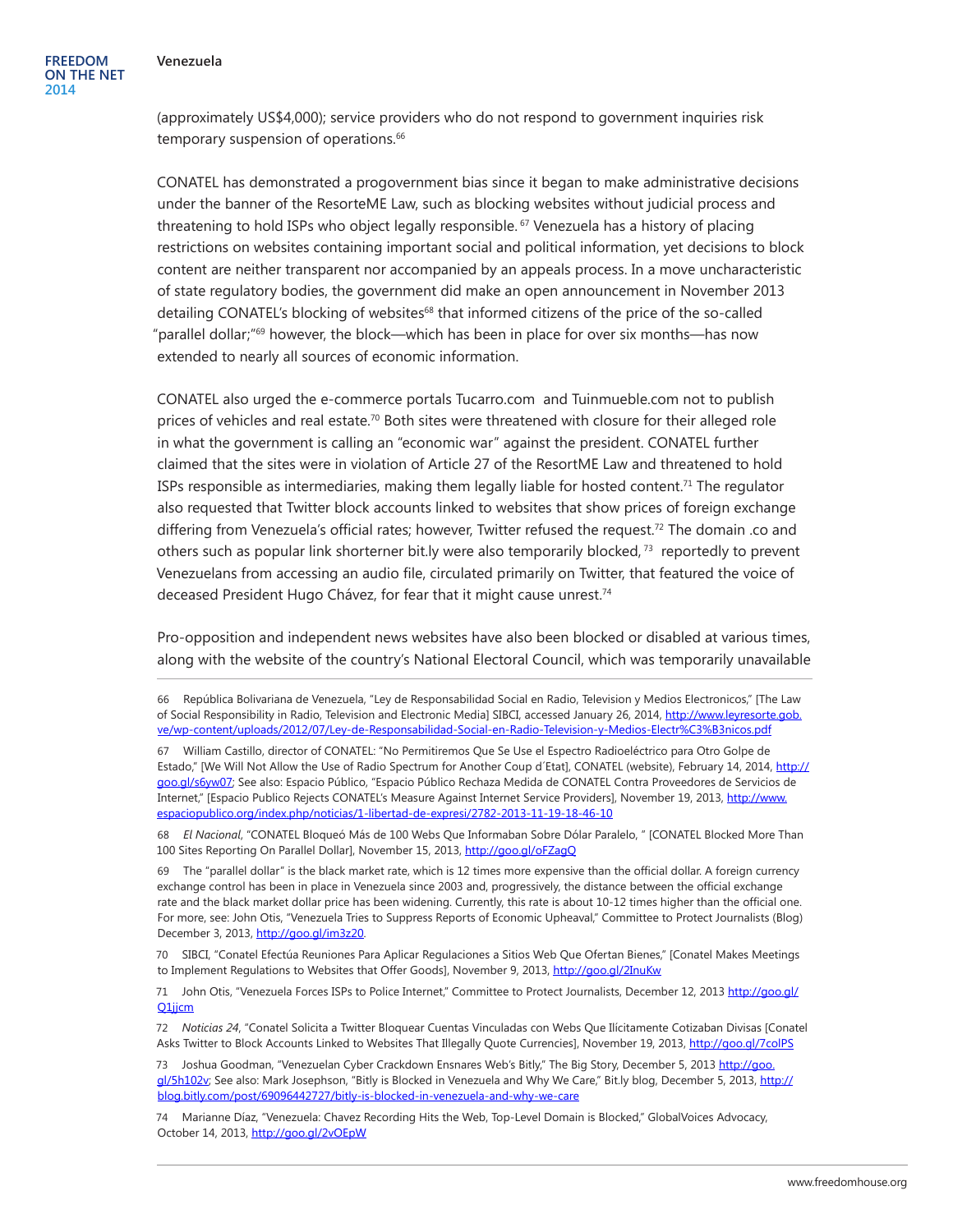from both inside and outside of the country at key political moments.75 Despite the availability of human rights websites such as Freedom House, Reporters Without Borders, and Amnesty International, and the growing popularity of social media networks,76 websites such as Diariodecuba. com, Analisis24.com, and even Anonymouse.org—an anonymous proxy service—remain inaccessible to Venezuelans who access the internet via CANTV. Sites like Infodio.com*,* dedicated to revealing corruption among high government officials, have been blocked by CANTV as well as by private ISPs.77 Between February and May 2014, some 184 websites were inaccessible to CANTV internet subscribers.78 Freedom of information activists José Luis Rivas, Andrés Azpúrua, and Oliver Rivas have further suggested that private ISPs blocked additional sites at the behest of the government.<sup>79</sup>

Venezuela has more than three million registered Twitter users, occupying thirteenth place in the world and the fourth place in Latin America. $80$  Media with high circulation, such as the newspaper *El Universal*, have also started to circulate via the internet, which has become a forum for voices not supported in traditional, state-run media.<sup>81</sup> Due to exclusion from public channels and reduced space in private media during the 2013 presidential campaign, opposition candidate Henrique Capriles launched his own channel on the internet, Capriles.tv.<sup>82</sup> Although Capriles.tv is seen by few people due to lack of necessary bandwidth, Capriles has also made active use of Twitter to connect with his supporters, and has now surpassed the four million followers claimed by late President Hugo Chavez.<sup>83</sup>

As use of social media has flourished, online campaigns in support of political figures and basic civil rights have become ubiquitous, and social media has become the last space in which Venezuelans do not practice self-censorship. A message from Capriles, which translates as "Venezuela, to take care of you I have only this, my life, 84" became the most retweeted message in Venezuela to date.85 Celebrities joined in, using the hash tag #yosoyvenezolano (#iamvenezuelan), which at one point ranked first in Twitter's worldwide trending topics, to show their support for Capriles.<sup>86</sup> After the presidential elections, cyber activists joined forces through the website of human rights NGO Provea to dismantle fake news spread by the government in which the opposition was blamed for setting

76 Alexa, "Top Sites in Venezuela," accessed April 27, 2014,<http://goo.gl/fFWD3w>

79 José Luis Rivas, Ghostbar (Blog), accessed April 30, 2014, <https://medium.com/@ghostbar>; See also: Andrés Azpúrua, Vesinfiltro, (website), accessed April 30, 2014, <http://vesinfiltro.com/bloqueos/>; and Oliver Rivas, "Sites Blocked by Movistar," Orvtech.com (website), April 2014, <http://orvtech.com/bloqueo-dns.txt>

80 Marjuli Matheus, "Venezuela es el 13º País Más Activo en Twitter," [Venezuela is the 13th Most Active Country on Twitter] *Últimas Noticias*, January 7, 2013, <http://goo.gl/j2yB65>

82 Charlie Devereux and Corina Pons, "Capriles Starts Internet TV Show to Skirt Venezuelan 'Censorship,'" Bloomberg Technology (Blog), June 11, 2013,<http://goo.gl/rW4eA5>

83 Twitteros en Venezuela, accessed April 30, 2014, <http://www.twven.com/>

84 Quote taken from Henrique Capriles' Twitter page, April 5, 2013,<https://twitter.com/hcapriles/status/320241677115731968>

85 MiamiDiario, "Tuit de Capriles se Convierte en el Más Retuiteado en Venezuela," [Capriles' Tweet Becomes the Most Retweeted in Venezuela], April 5, 2013, <http://goo.gl/QDgDS7>

86 La Patilla, "#YoSoyVenezolano se Posiciona de Primero en el Trending Topic Mundial," [# YoSoyVenezolano Ranks First in the World Trending Topics], April 5, 2013,<http://goo.gl/imyttg>

<sup>75</sup> Alek Boyd, "Venezuela Suspende Acceso a Internet Durante Elecciones Presidenciales," [Venezuela Suspends Internet Access During Presidential Elections], April 15, 2013,<http://goo.gl/PAcLuo>

<sup>77</sup> Alek Boyd, "Inter, Movistar, Supercable y CANTV Bloquean Acceso a Portal Anti-Corrupción en Venezuela," [Inter, Movistar, CANTV, Supercable and CANTV Block Access to Anti-Corruption Web Site in Venezuela], *Infodio*, January 17, 2014, [http://](http://infodio.com/node/604) [infodio.com/node/604](http://infodio.com/node/604)

<sup>78</sup> Herdict.org report on Venezuela, February 1<sup>st</sup> to April 30, 2014, accessed April 30, 2014, <http://goo.gl/Nty0Li>

<sup>81</sup> *El Universal*, "EUTV: Vanguardia Digital," [EUTV: Digital Vanguard], November 17, 2013,<http://goo.gl/Eg2A8u>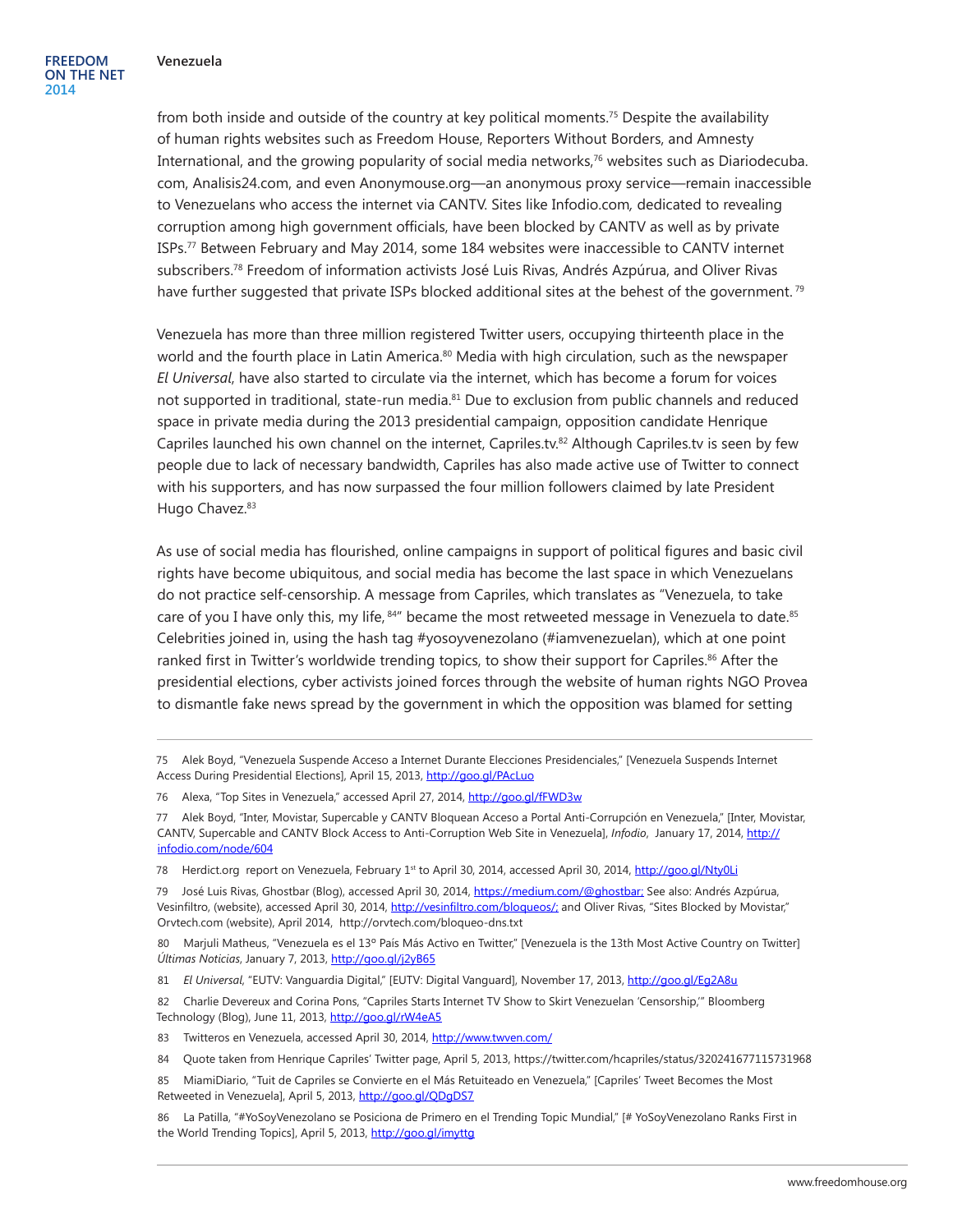fire to several medical centers staffed by Cuban personnel—fires which, it turns out, never occurred.<sup>87</sup>

A number of other initiatives, like the Twitter account @ustedabuso (you were abused), were created to allow citizens to report on violations of electoral law and to mobilize support for candidates. During the election, the so-called #Operacionavalancha, which sought to mobilize opposition voters, became a trending topic and garnered, on average, more than 120 messages per minute with thousands of retweets. Not all online campaigns have been as successful, however. In March 2014, a movement aimed at drawing international attention to the protests spread under the hashtag #OscarsForVenezuela, asking celebrities to mention the repression in their acceptance speeches. In response to the popularity of the campaign, Venezuelan authorities banned the airing of the awards show within the country for the first time in 39 years.<sup>88</sup>

Manipulation of online content by the ruling party and its supporters has compromised the atmosphere of free online debate of sociopolitical issues, and has further suggested systematic controls on content.89 CONATEL has urged the media to avoid using the word "looting" in reports on citizens' responses to shortages of food and basic supplies.<sup>90</sup> In response, journalists from TV channels Venevision and Globovison opened Twitter accounts in order to inform their followers about the pressure they were under from the government and station owners alike to censor themselves.91 In May 2013, Google's transparency report included a request for removal of content from a Venezuelan state agency for the first time.<sup>92</sup> Although the specifics were not published, it is assumed that the content in question was related to one highly publicized case, in which the Venezuelan government accused Google of ridiculing President Nicolás Maduro by allowing a distorted image of the President to appear in search results.<sup>93</sup> Google appears to have responded to the request in a manner which satisfied the Venezuelan government, although the details are unclear.94

The government is also making substantial use of social media platforms to propagate its point of view and counter political opposition. The Socialist Party of Venezuela (PSUV) proactively disseminates its views and counters opponents through progovernment platforms, such as the website Apporrea.org, launched in 2002, and the Twitter feed @RedVergataria, launched in 2011 with the support of CANTV's Movilnet and the Ministry of Popular Power for Science and

91 For example, @VVperiodistas and @GVSinCensura from TV Channels Globovisión and Venevisión

92 Google, "Transparency Report," January-June 2013, accessed January 24, 2014,<http://goo.gl/a9heF2>

<sup>87</sup> Provea (Website), [http://www.derechos.org.ve/;](http://www.derechos.org.ve/) See also: Rafael Uzcátegui, "Provea y la Quema de Los CDI," [Provea and the CDI burning], April 22, 2013,<http://goo.gl/Fzygwq>

<sup>88</sup> Brian Ries, "Venezuelan Protesters Ask Oscar Winners to Speak Up," Mashable, Mar 2, 2014, <http://goo.gl/m8ltNH>

<sup>89</sup> Gaby Castellanos, "La Estrategia Digital del Gobierno Venezolano," [The Venezuelan Government's Digital Strategy], *El Nacional*, April 10, 2014, [http://goo.gl/jhIaiX;](http://goo.gl/jhIaiX) See also: *Noticias 24*, "Conatel Abre Procedimiento a Proveedores de Internet: Digitel, Movistar, Movilnet y Otros," [Conatel Opens Procedure Against ISP's: Digitel, Movistar, Movilnet, and Others], November 9, 2013, [http://goo.gl/DCNrLt;](http://goo.gl/DCNrLt) See also: *Ultimas Noticias*, "Van 111 Páginas Bloqueadas por Dar Precio del Dólar Paralelo," [111 Pages Blocked for Showing Price of the Parallel Dollar], November 15, 2013<http://goo.gl/wvNv0j>

<sup>90</sup> Alfredo Meza, " 'Saqueo,' Esa Palabra Proscrita," ['Looting,' That Banned Word], *El País*, November 14, 2013, [http://goo.](http://goo.gl/6fPmu1) [gl/6fPmu1](http://goo.gl/6fPmu1)

<sup>93</sup> Europa Press, "Venezuela Acusa a Google de Ridiculizar a Nicolás Maduro con una Imagen Distorsionada," [Google Accused of Ridiculing Nicolas Maduro with a Distorted Picture], May 17, 2013. <http://goo.gl/gldUkt>

<sup>94</sup> *Ultimas Noticias*, "Google Retira la Imagen que Distorsionaba el Rostro de Maduro," [Google Removes the Image that Distorted Maduro's Face], May 17, 2013, <http://goo.gl/o2Pmxf>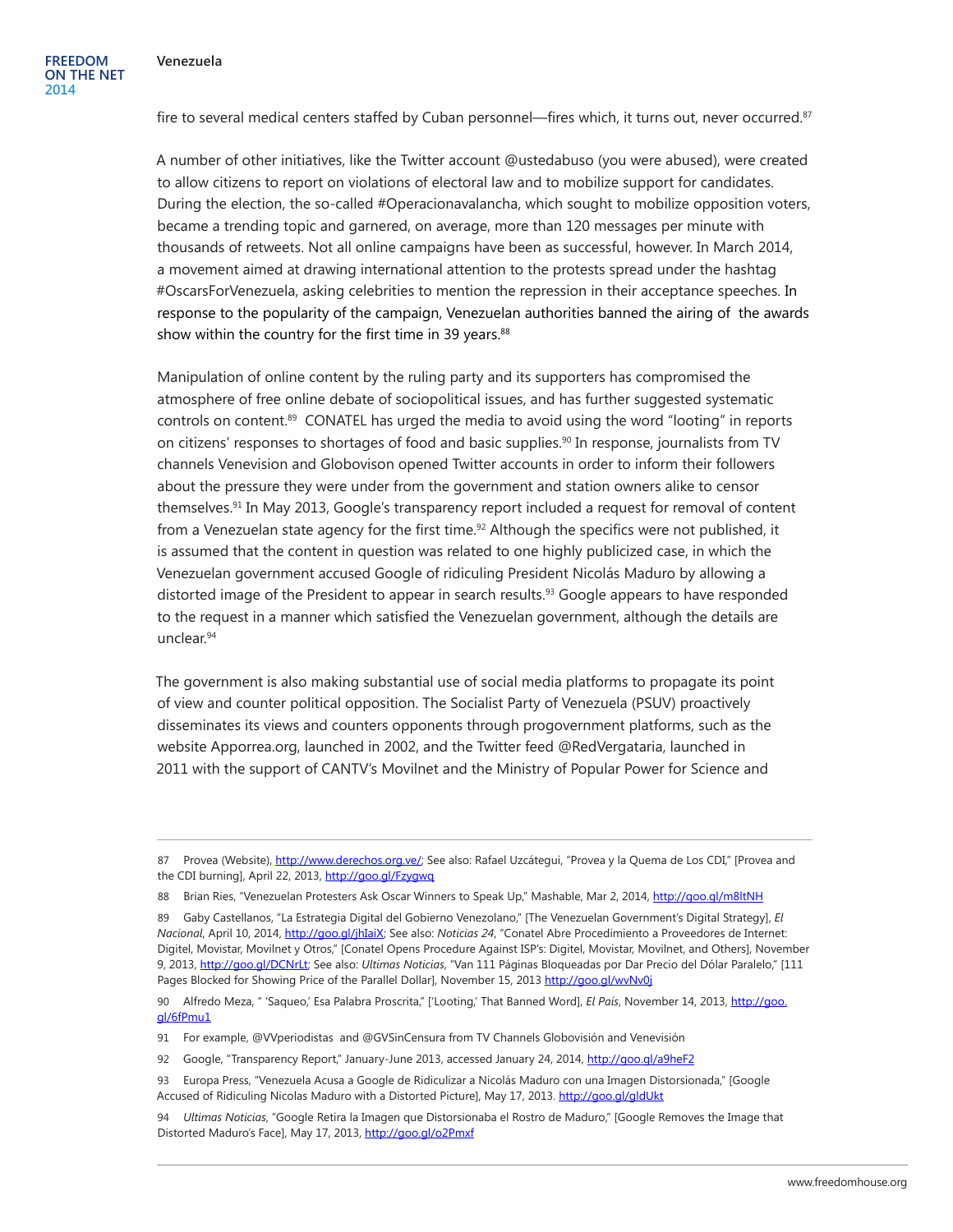Technology.95 President Nicolás Maduro has also urged his followers to fight opponents through social networks and via a "virtual army" known by the acronym #TROPA (Revolutionary Tweeters Organized for the Homeland) whose mission is to disseminate government propaganda and catapult anti-opposition messages to the top of Twitter's trending topics. <sup>96</sup>

In recent years, the government has begun to blame unrest on social media. In May 2013, after the highly contested presidential election, National Assembly deputy Pedro Carreño blamed ensuing violence on posts published on Twitter, and subsequently announced a bill to regulate social networks.<sup>97</sup> In December, the same deputy announced that the ruling party (which has the parliamentary majority) would promote the enactment of a "unique communication law" and that the ResorteME Law would be reformed again.<sup>98</sup>

Continuing its trend of shifting focus to social media, the government recently created a body known as the Vice Ministry of Social Networks, which is focused solely on observing, regulating, and utilizing this new medium. $99$  In March 2014, the government created a database known as "Troop of Joy and Peace," to face what it calls the "Twitter War." Chavista militants can register to "defend the revolution" through the portal Tuiteros.org.ve.100 The government has also published governing regulations for a new body known as the Strategic Center for Security and Protection of the Country (CESPPA)101 created in autumn 2013 to monitor the internet for content that might affect "state policies."102 CESPPA's specific response plan for such content remains unclear, but the vague language used in the new regulation appears to give it great discretionary authority.

Between February and March 2014, petitions were launched by the Venezuela chapter of the Internet Society (ISoc),<sup>103</sup> the Acceso Libre initiative,<sup>104</sup> and a group of free software activists,<sup>105</sup>

98 Maru Morales, "Parlamento Quiere Ley Unica de Periodismo y Medios," [Parliament wants a "Unique" Law of Journalism and Media], *El Nacional*, December 13, 2013,<http://goo.gl/jlXUCC>

99 Vanessa Arenas, "Gobierno Crea Viceministerio Para Redes Sociales," [Government Creates Vice Ministry for Social Networks], *Ultimas Noticias*, January 12, 2014, [http://goo.gl/VIJYAf;](http://goo.gl/VIJYAf) See also: Pedro Peñaloza, "Nuevo Viceministro de Redes Sociales Entró Ayer en Twitter," [New Deputy Minister of Social Networks Entered Yesterday on Twitter], *El Universal*, January 22, 2014, http://goo.gl/zFZBSy

100 *Últimas Noticias*, "Crean Portal Web Para Tuiteros Chavistas," [Government Launches a Website for Chavistas Twitter Users], March 18, 2014, <http://goo.gl/v0c52R>; The first Venezuelan "Twitter Users for Peace" meeting was also recently hosted at the headquarters of state-owned CANTV, where the president announced that the government was planning to organize a regional, Latin American meeting, of "Tweeters for Peace." See: Samantha Badgen, "Venezuelan President Calls for Latin American Summit of Chavista Twitter Users," Journalism in the Americas, March 20, 2014, <http://goo.gl/KyjBG5>

101 República Bolivariana de Venezuela, CESPPA Gaceta Oficial [CESPPA Offical Newsletter], Nº 40.279 del 24 de Octubre, accessed April 30, 2014, <http://uncdn.blob.core.windows.net/undescargables/Gaceta-Oficial-numero-40355.pdf>

102 Danny O´Brien, "Venezuela's Internet Crackdown Escalates into Regional Blackout," Electronic Frontier Foundation, February 20, 2014,<http://goo.gl/sarvls>

103 ISOC-VE, "Isoc Venezuela Llama a Libertad de Internet," [Venezuela ISOC Calls for Internet Freedom], March 13, 2014, <http://goo.gl/YuDN9H>

104 Lucena Manuel, "Comunicado a Favor de la Libertad y Neutralidad de la Red," [Statement in Favor of Freedom and Net Neutrality], accessed April 30, 2014,<http://goo.gl/caLOjG>

105 Change.org, "Internet Libre Demandamos el Cese de la Censura en Internet en Venezuela," [We Demand an End to Internet Censorship in Venezuela], accessed April 30, 2014, http://goo.gl/L1JDHi

<sup>95</sup> Government of Hugo Chávez, Red Vergataria (blog) <http://www.redvergataria.com/>; See also: (1) Rachel Glickhouse, Explainer: Twitter in Latin America, Americas Society/Council of the Americas, January 18, 2013, <http://bit.ly/YdKylj>

<sup>96</sup> *Infobae*, "Maduro Lanza Ciberguerra Contra la Oposición," [Maduro Launchs Cyberwar Against Opposition], August 23, 2013, [http://goo.gl/9faWx2;](http://goo.gl/9faWx2) See also: Mireya Tabuas, "El Ejército Virtual del Chavismo," [The Virtual Army of Chavez], *El Nacional*, May 26, 2013,<http://goo.gl/V04Y4A>

<sup>97</sup> *Últimas Noticias*, "Pedro Carreño Anuncia que Hablará con Twitter por Violencia Postelectoral" [Pedro Carreño Announces That He Will Talk to Twitter About Post-Election Violence], May 8, 2013, <http://bit.ly/11iwwBo>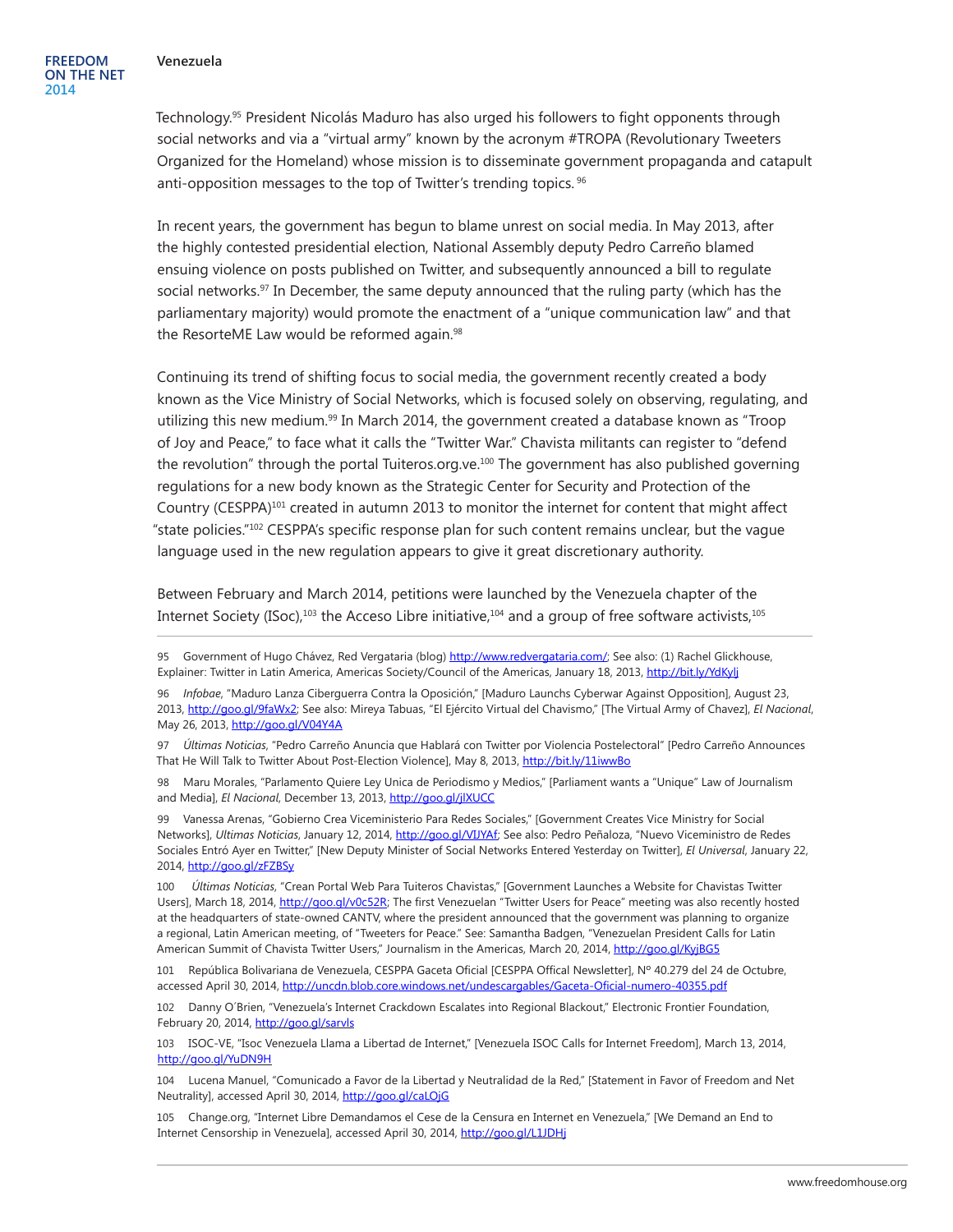advocating for freedom on the internet and the end of internet censorship in Venezuela. During a late April teleconference in Estonia, U.S. Secretary of State John Kerry also publicly asserted that the Venezuelan government had restricted freedom of expression online, impeding internet access and blocking websites in order to counter what he called peaceful antigovernment protests.<sup>106</sup>

Despite the state's growing barriers to diversity of opinions online, in May 2014, the NGO Instituto Prensa y Sociedad (IPYS) launched a collaborative platform known as *Poderopedia,* which, with the use of data visualizations, provides an unbiased "who's who" in business and politics.<sup>107</sup> Renowned freedom of information activists, such as Luis Carlos Díaz and Naibet Soto, have also recently launched live feeds on YouTube where they discuss political issues; both of these channels have become very popular among young Twitter users, and, as yet, remain unhampered by any state monitoring.108

Although social media has rarely been used to mobilize people in the past, on February 11, 2014, local opposition leaders, students, and journalists alike began to turn to social media to organize protests. Hundreds of journalists turned out for a rally, spreading the word on Twitter under the hashtag #MarchaPorlaPrensa (March for the Press). Twenty-four hours later, on National Youth Day, nascent popular demonstrations were bolstered by thousands of students voicing their frustration with the country's growing economic insecurity. Around the same time, Leopoldo López, the leader of the small but emerging political party Voluntad Popular (Popular Will), called on his supporters to take to the streets to protest worsening conditions, using the hashtag #LaSalida to get the word out.

In response to the protests, the administration greatly intensified its crackdown on both traditional and new media. After graphic images of injured protesters appeared on Twitter under the hashtags #12F and #SOSVenezuela, Venezuelan ISPs blocked Pbs.twimg.com, the site that hosts Twitter images, rendering photos inaccessible within the country. A separate block prevented Venezuelans from reaching the text-hosting site [Pastebin.](https://medium.com/des-venezuela/1a0c71136371)<sup>109</sup> No official explanation was provided for the loss of access to these general-purpose communications platforms; however, Nu Wexler, a spokesperson for Twitter, affirmed that the government was behind the blocking. <sup>110</sup> Twitter also posted a tweet explaining how to use the service through SMS in case of restrictions on access to the site.111 Although many government supporters denied any CONATEL responsibility, a government representative later allowed that "some blocking" was necessary to combat online attacks and acknowledged having blocked 384 sites.<sup>112</sup>

109 José Luis Rivas, "Yes, We Were Censored. Proof of the Block on Twitter Images and Pastebin in Venezuela," blog of José Luis Rivas, accessed on April 30, 2014; See also: Pastebin Account, <https://twitter.com/pastebin/status/435879980707225600>

<sup>106</sup> *El Universal*, "John Kerry Reports Venezuelan Gov't Restrictions on Internet Access," April 29, 2014,<http://goo.gl/Hu3sMm>

<sup>107</sup> Official Site of Poderopedia, [http://poderopedia.org/ve,](http://poderopedia.org/ve) accessed May 3, 2014

<sup>108</sup> Luis Carlos Díaz and Naibet Soto, "HangOut Político," [Political Hang Out], accessed April 1, 2014,<http://goo.gl/iY32FF>

<sup>110</sup> Patricia Laya, Sarah Frier and Anatoly Kurmanaev, "Venezuelans Blocked on Twitter as Opposition Protests Mount," Bloomberg, February 14, 2014, [http://goo.gl/LNLq0S;](http://goo.gl/LNLq0S) See also: *Ultimas Noticias*, "William Castillo: Twitter No Se Pronunció Sobre Venezuela," [William Castillo: Twitter Did Not Rule on Venezuela], February 15, 2014,<http://goo.gl/Ma1D4v>

<sup>111</sup> BBC, "Twitter Confirma Bloqueo de Imágenes en Venezuela,"[Twitter Confirms Blocking Images in Venezuela], February 15, 2014, <http://goo.gl/iTPcU6>

<sup>112</sup> *El Impulso*, "Conatel Admite Bloqueo de Sitios Web," [Conatel Supports Blocking Some Websites], February 15, 2014, [http://goo.gl/eFypwg;](http://goo.gl/eFypwg) See also: William Castillo, (Twitter account), "Conatel Ha Bloqueado 384 Enlaces," [Conatel Has Blocked 384 Links], accessed April 30, 2014, <https://twitter.com/planwac/status/433435641201037312>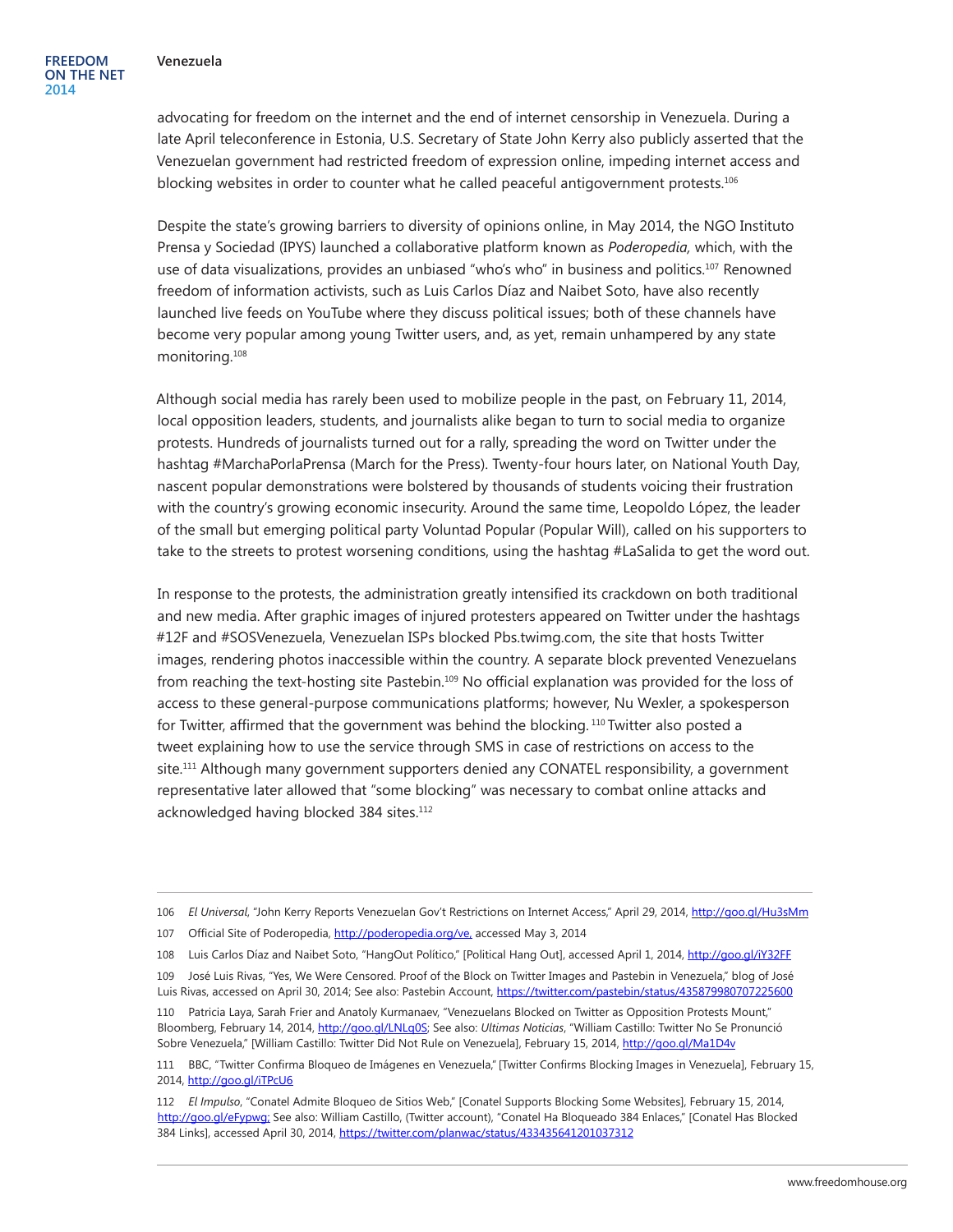The Maduro administration also revoked (and soon restored, presumably due to international pressure) the credentials of CNN reporters, pressuring them to leave through threats and harassment. The government then banned coverage of the protests by all nonstate outlets, removing Colombia-based news channel [NTN24](http://abcnews.go.com/Technology/wireStory/internet-crucial-venezuela-battleground-22612266) from Venezuelan cable services and blocking its website after it aired footage of a student who was shot and killed during the protest.<sup>113</sup> The Twitter account of the news channel NTN24 was also hacked.114

During the protests, Juan Comerma, vice president of technological infrastructure for Movistar, stated that data consumption rose by more than 35 percent, primarily due to images and YouTube videos linked from platforms such as Twitter.115 While most of the protest images that were uploaded were legitimate, a handful of social media users began posting forged images from unrest in Egypt or the Palestinian territories, and claiming that they were photos of the violence underway in Venezuela. Although small, this campaign of disinformation provided the government with the evidence it needed to call into question *all* of the protest photos that had been shared on social networks. At the same time, the government made use of a similar technique as part of a ruse to present evidence that news of the protests had been exaggerated.<sup>116</sup>

Despite the dual campaigns of disinformation, the true scope of the unrest and the police response were eventually disseminated online. During the demonstrations, online activists and citizen reporters recorded serious attacks on human rights by security agencies such as the Bolivarian National Intelligence Service (SEBIN) and the National Guard and disseminated them via YouTube and Twitter. Professional journalists then used these sources to assemble coverage that made the repression evident and forced the government to arrest those responsible, many of whom were members of the police and other bodies of state security.<sup>117</sup>

#### **Violations of User Rights**

In Venezuela, there are many avenues by which bloggers, journalists, and private citizens can be punished for content posted online. The Venezuelan constitution prohibits anonymity—a rule that applies to all media.118 The tracking of mobile phone users is an increasing problem. Since 2005, CONATEL has required mobile phone operators to collect copies of subscribers' identity documents, addresses, fingerprints, and signatures.119 According to the Computer Crimes Act, this information must be delivered to state security agencies upon presentation of a judicial warrant. Service providers are also obligated to keep detailed logs of all calls, including the phone number and location of both the caller and the recipient.

<sup>113</sup> Dennis Lynch, "Four Websites that Are Down in Venezuela and More," *International Business Times*, February 21, 2014 <http://goo.gl/QGM5wo>

<sup>114</sup> César Miguel Rondón, Twitter, [https://twitter.com/cmrondon/status/433936066043580416,](https://twitter.com/cmrondon/status/433936066043580416) accessed April 30, 2014.

<sup>115</sup> La Patilla, "Internet Echa Humo en Venezuela," [In Venezuela Internet Is On Fire], February 21, 2014, <http://goo.gl/2yuH4L>

<sup>116</sup> Gaby Castellanos, "Caso Venezuela: La Verdad de Las Fotos Falsas," [Venezuela Case: The Truth of Fake Photos], March 3, 2014, <http://goo.gl/M68uy6>

<sup>117</sup> *Ultimas Noticias*, "Funcionarios del Sebin y 'Vinculados al Chavismo' Presos por Sucesos del 12F," [SEBIN Officials and Prisoners 'Linked to Chavez' by Events of 12F], February 22, 2014, <http://goo.gl/pFKgHN>

<sup>118</sup> Article 57 establishes freedom of expression and freedom from censorship, but also forbids anonymity. Official site of The Supreme Court: [http://goo.gl/mt9okw;](http://goo.gl/mt9okw) accessed April 15, 2014.

<sup>119</sup> Gaceta Oficial No. 38.157, April 1, 2005, <http://goo.gl/zhWjGo>; accessed April 30, 2014.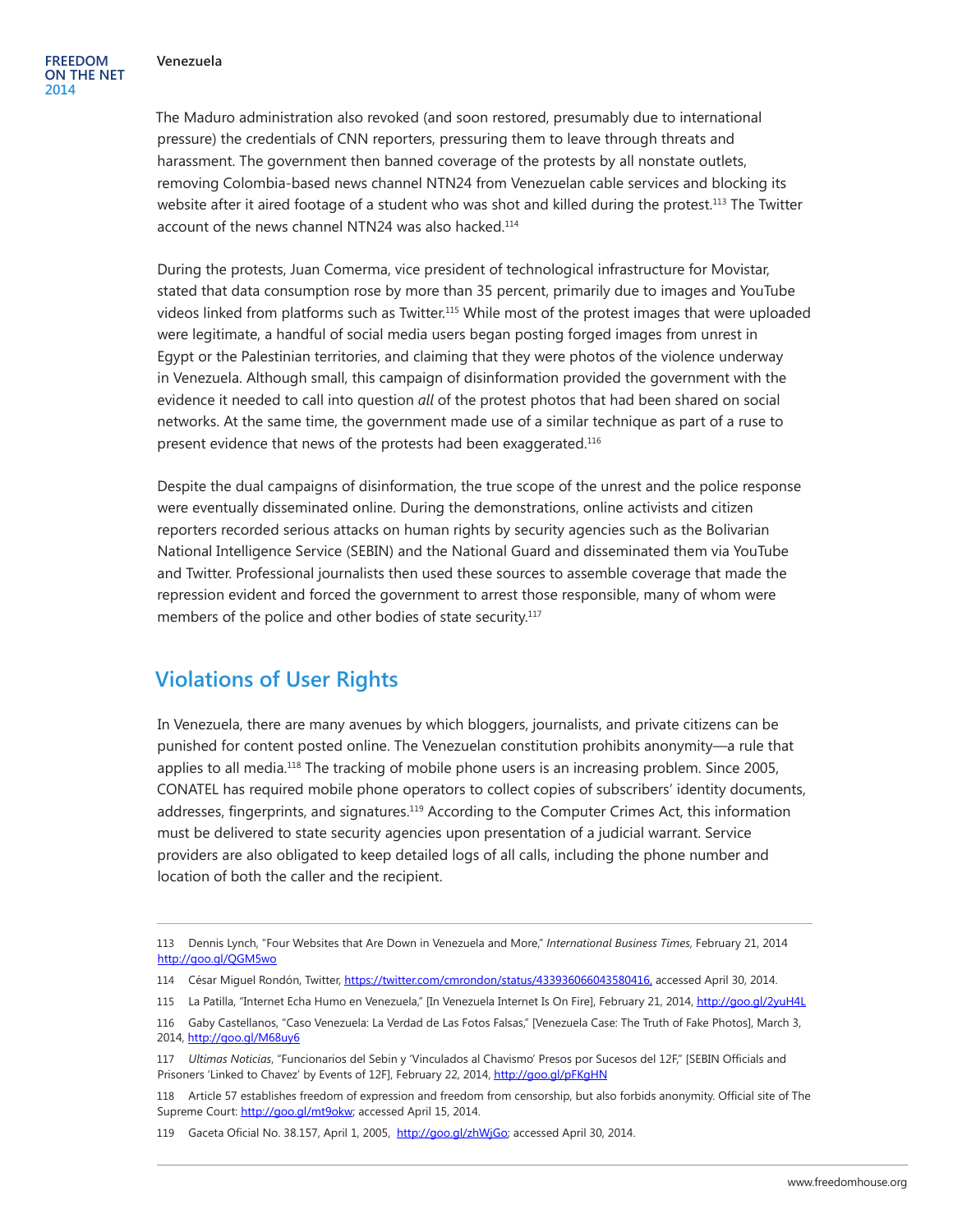Despite these challenges, government opposition and independent bloggers are active on social media platforms. In 2013 and 2014, such expression was met with increased physical and technical violence extending to harassment, intimidation, detentions, and cyberattacks. Numerous fatalities were reported in the early 2014 protests, many of which appear to have been at the hands of government employees. Digital impersonations are also on the rise, and have compromised the integrity of a number of digital identities and websites.

Freedom of speech and freedom of the press are constitutionally guaranteed in Venezuela, and a 1999 provision requires the state to provide public access to ICTs. $120$  Various laws, however, have been used to undermine online freedoms and to restrict media. When coupled with CANTV's market dominance, the lack of institutional checks and balances in Venezuela makes it possible for the government to monitor and harass political opponents with impunity. Since 2001, the Supreme Court of Justice has issued no fewer than 10 judgments curbing freedom of expression, evidence of the Court's susceptibility to influence from the executive branch, particularly with regard to cases of political importance. 121 Vague wording in the country's penal code, which criminalizes the dissemination of "false information" with prison terms of two to five years, encourages selfcensorship.122 Article 147 of the penal code further criminalizes defamation of the president with penalties of 6 to 30 months in prison.<sup>123</sup> Given that the internet is classified as a channel of mass distribution of information, some violations of the penal code—such as defamation or incitement may be considered more severe online than in other mediums.<sup>124</sup>

The Venezuelan government has historically had an antagonistic relationship with users of traditional and social media. In the summer of 2013, however, one case of censorship set precedent as the country's first formal measure forbidding a citizen from using such platforms. Judge María Lourdes Afiuni was barred from social media after using her Twitter account, @Mariafiuni, to report on the abuse she suffered while in prison and to voice her opinion of the Venezuelan penal system. Ms. Afiuni has been held on corruption charges since making a 2009 ruling that complied with United Nations guidelines concerning unjust imprisonment, but which angered then-president Hugo Chavez. On June 15, 2013, as part of the decision that granted her parole for health reasons, a Caracas court extended a precautionary measure forbidding Ms.Afiuni from expressing herself on social media. On July 31, the Court dismissed Ms. Afiuni's appeal. While there is only one such example of court-ordered online censorship to date, it sets a disturbing precedent.<sup>125</sup>

Detentions of Twitter users and citizen journalists have become increasingly common in recent years. In March 2013, after the death of President Chávez, private citizen Lourdes Alicia Ortega Perez was arrested for "spreading false information" via Twitter after making a sarcastic comment about plans for the president's funeral. She was released one week later, but is required to make monthly court

<sup>120</sup> Asamblea Nacional Constituyente, Constitution [in Spanish], March 24, 2000, 108:110 <http://bit.ly/tXiOk>

<sup>121</sup> Juan Francisco Alonso, "Jueces Buscan Limitar Libre Expresión" [Judges Seek to Limit Free Speech], *El Universal*, August 21, 2010, <http://goo.gl/Oze6FL>

<sup>122</sup> Gaceta Official, "Summary of the National Assembly" [in Spanish], Gaceta Oficial No. 5.763 (March 16, 2005) [http://goo.](http://goo.gl/y8jE6g) [gl/y8jE6g;](http://goo.gl/y8jE6g) accessed on April 30, 2014

<sup>123</sup> Sumate, "Respeto a la Libertad de Expresión: ¿Limita el Código Penal la Libertad de Expresión?" [Respect for Freedom of Expression: Does the Penal Code Limit Freedom of Expression?], [http://goo.gl/tiDbpX'](http://goo.gl/tiDbpX) accessed April 30, 2014

<sup>124</sup> Rafael Martínez, "Twitter: Esos Malditos 140 Caracteres" [Twitter: Those Damned 140 Characters], *SoyRafael.com* (blog), February 22, 1010, <http://goo.gl/ea7j8b> ; See also: Article 285 of the Penal Code

<sup>125</sup> Insituto Prensa y Sociedad, "Caracas: Court Prohibited Judge from Expressing Herself Through Social Networks," June 15, 2013, <http://goo.gl/ocQYPk>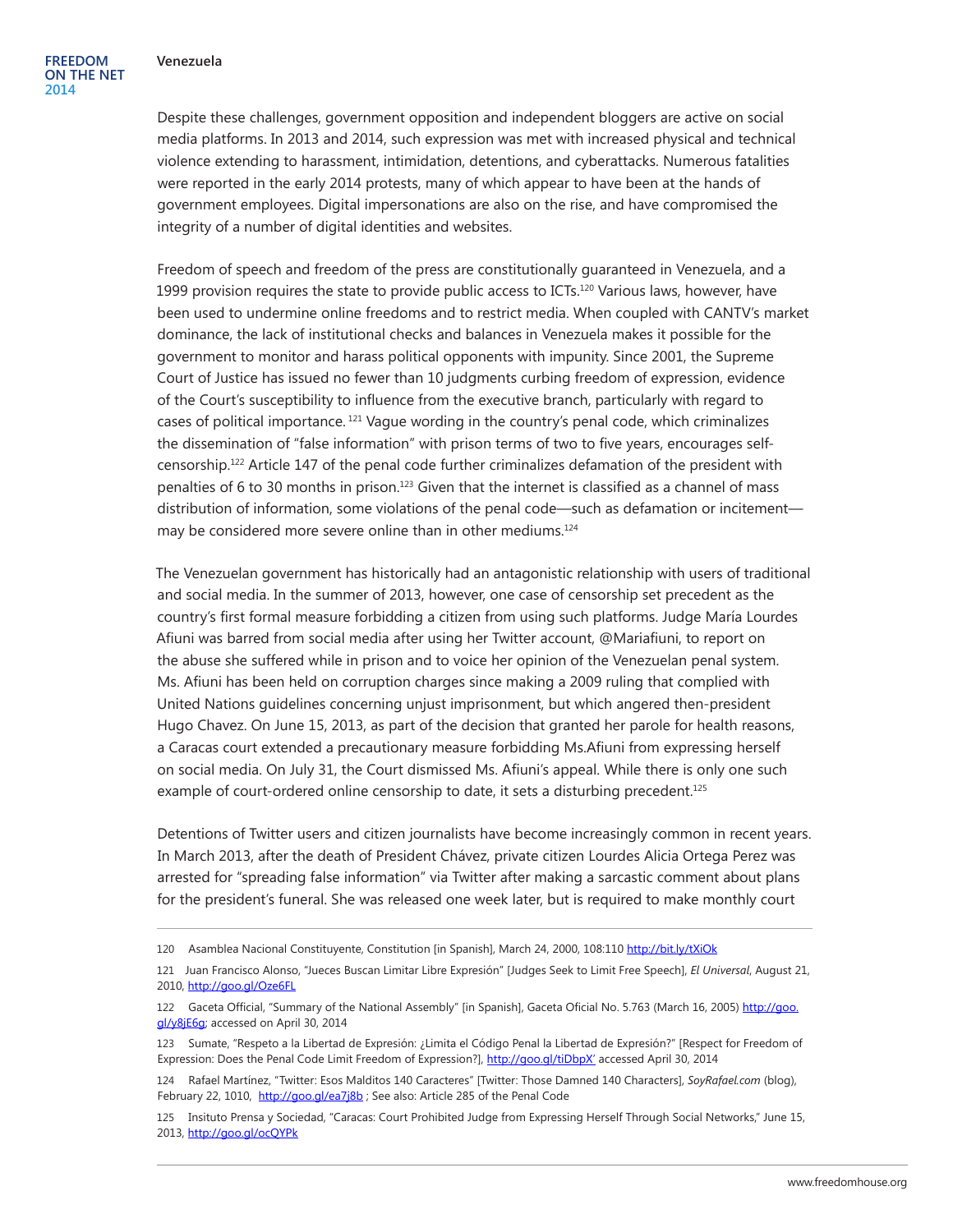appearances until further notice.<sup>126</sup> In previous years, others were similarly arrested for "spreading false information" and "plotting to destabilize the government" under measures that seem designed to generate self-censorship and fear.<sup>127</sup>

Although a positive "infogovernment law" was approved in October 2013, encouraging governmental transparency and setting the groundwork for public access to information,<sup>128</sup> such ideals appear to function solely in theory.<sup>129</sup> Venezuela's Special Law against Information Crimes and its Communications Privacy Protection Law, both of which safeguard privacy and impose prison terms for those who illegally intercept others' communications,<sup>130</sup> are similarly overlooked when privacy breaches target members of the opposition.131 Reports have trickled in of ongoing, extralegal tapping of the phones and other private communications of key opposition figures.<sup>132</sup>

Monitoring of the digital environment by the state is widespread and extends to both the government and the private sector. Government officials reportedly monitor members of the opposition and occasionally publish their private information as a means of intimidation. In January 2014, for example, Minister of Communication and Information Delcy Rodríguez tweeted the names, ID numbers, vacation destinations, and dates of departure of 27 opposition politicians, in a clear violation of their privacy.133 In March, Congresswoman Maria Corina Machado, who was stripped of her parliamentary seat for an alleged plot to overthrow the government, was also victim to an invasion of privacy. After slandering Ms. Machado, who was a supporter of the 2014 protests, state media obtained and aired her phone records. The complaints of Ms. Machado's attorneys, who pointed out that interception of private communications violates the constitution, were ignored.134

CANTV employees have been fired following the tapping of their phones, suggesting a targeted attempt by the administration to ferret out those who support the opposition and to staff the

<sup>126</sup> *La Patilla*, "Detienen a Tuitera por Generar Rumores Desestabilizadores" [Twitter User Was Arrested for Generating Destabilizing Rumors], March 13, 2013,<http://bit.ly/WnBZBY>

<sup>127</sup> Urribarrí, Raisa, "El Año en que Tuiteamos en Peligro," [The Year We Tweeted in Danger], *Periodismo en Línea*, November 15, 2010,<http://goo.gl/dyQFFA>; accessed on April 30, 2014

<sup>128</sup> Law available at the following link: <http://alertalaboral.files.wordpress.com/2013/10/ley-infogobierno.pdf>: accessed April 30, 2014

<sup>129</sup> Constitución de la República Bolivariana de Venezuela (Constitution of the Bolivarian Republic of Venezuela) [http://goo.](http://goo.gl/z7FqQA) [gl/z7FqQA](http://goo.gl/z7FqQA) ; See also: Espacio Público (Blog), "Tribunales Niegan Información Sobre Actuaciones de CONATEL," [Courts Refuse Information on CONATEL'S Actions], June 13, 2013, <http://goo.gl/EObHOY>

<sup>130</sup> The National Assembly, Special Law Against Cybercrime [in Spanish], accessed January 7, 2014, <http://bit.ly/gmLBCi>; For the full law on Protection of Communications Privacy, see Biblioteca Susuerte: <http://bit.ly/15Ck5Nv>; and "Ley Sobre Protección a la Privacidad de las Comunicaciones" [Law on Protection of Communications Privacy], <http://bit.ly/15Ck5Nv>, accessed April 30, 2014

<sup>131</sup> Gregorio Salazar, "Under Chávez: Media Harassed with Online Hacking, Phone Tapping and Censorship," *Sampsonia Way*, January 23, 2012, <http://bit.ly/xZWdVq>

<sup>132</sup> Analisis24, "Venezuela: El Ultra Secreto 'CASO 1' que Genero Zozobra en el Gobierno de Hugo Chávez" [The Top Secret "CASE 1" which Generated Anxiety in the Government of Hugo Chávez], January 20, 2013, <http://bit.ly/WiNbxq>

<sup>133</sup> Twitter account of D Rodriguez, "Trilogía del Mal-Dirigencia Opositora en Vacaciones de Lujo en el Exterior," [Trilogy of Evil-Opposition Leaders in Luxury Vacations Abroad], January 1, 2014, [https://twitter.com/DrodriguezMinci/](https://twitter.com/DrodriguezMinci/status/418588045563428864) [status/418588045563428864](https://twitter.com/DrodriguezMinci/status/418588045563428864); See also: *Ultimas Noticias, Ministra Rodríguez Publicó Lista de Salida al Exterior de Líderes Opositores, [Minister Rodríguez Published List of Opposition Leaders' Trips Abroad] January 2, 2014,* <http://goo.gl/t7d5Qx>

<sup>134</sup> *El Universal*, "Abogados de Machado Denunciaron a Moderadores de VTV Ante Fiscalía," [Machado Denounced VTV Moderators to Prosecutor], March 19, 2014, <http://goo.gl/gf29bX>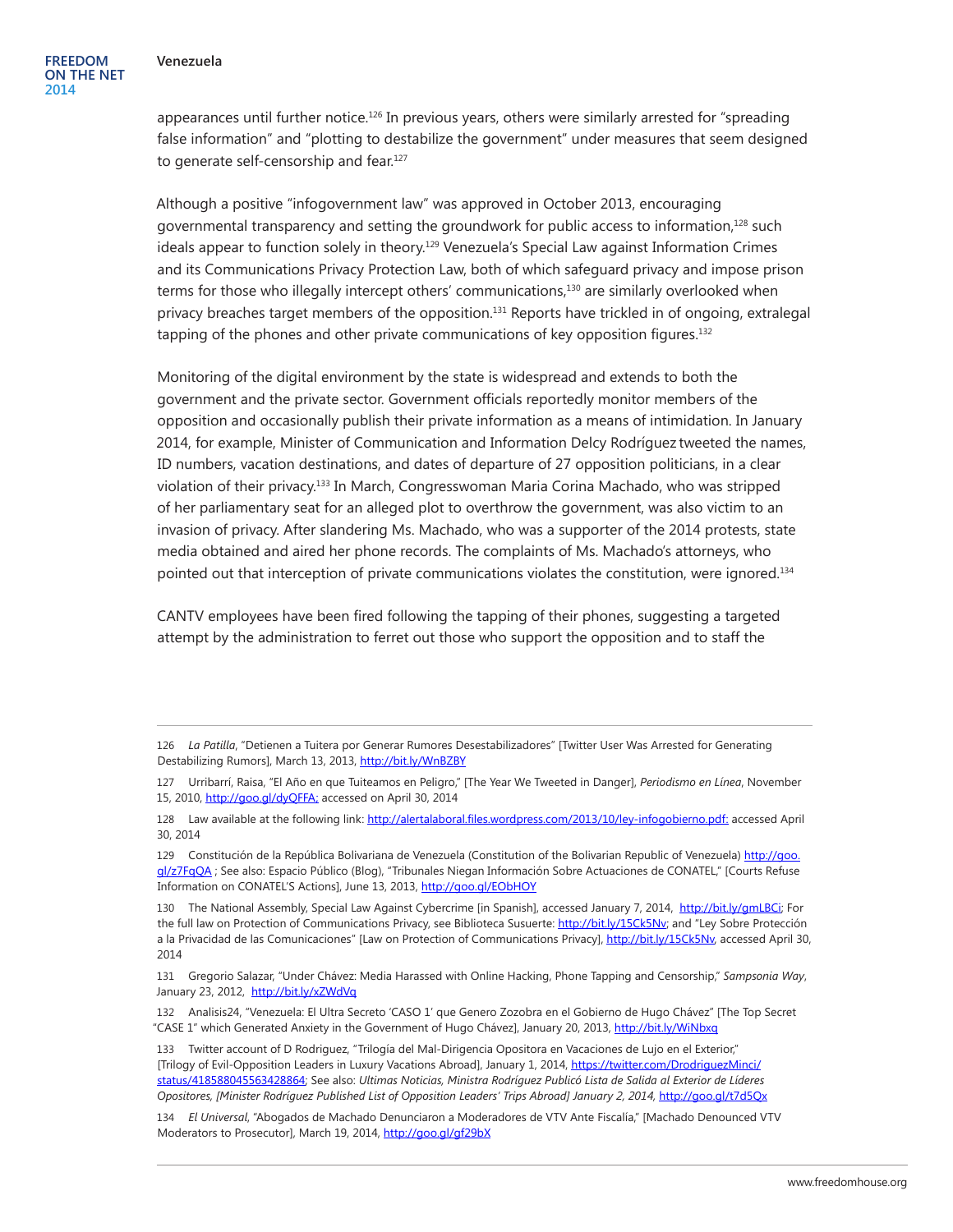regulator with government supporters.135 Members of independent and state-run media have also been subject to observation and termination based on their posts on social media. In February 2014, Globovisión journalist David De Matteis was allegedly fired from his position because of critical comments he posted on Twitter while covering a presidential press conference.136 During the same month, Alexander Zapata (@vozcontalento), a journalist with state-owned station VTV, was fired for criticizing the work of the Venezuelan Institute of Social Security through his Twitter account.137

While the full scale of surveillance in Venezuela is unclear, the lack of independent oversight of the country's media regulator has raised concerns about the ease with which systematic content filtering and surveillance could be implemented.<sup>138</sup> In a concerning revelation, a recent study by Citizen Lab provided evidence that Venezuela is a client of Blue Coat Systems, a computer security company often used by authoritarian governments for monitoring, spying, and censorship of networks.139

In April 2014, the portal of the Confidential Report (reporteconfidencial.info) was raided and intelligence agents took its director, Braulio Jatar, for interrogation. Neither the authorities nor the director explained the rationale for the court-ordered raid, which involved the seizure of the site's computers. Although Jatar was released several hours after his detention, his computers were not returned. Despite the interruption, Jatar's YouTube channel, which covers protests and demonstrations in Tachira and Caracas, remains one of the most watched in Venezuela with more than 18,000 subscribers and more than a million views.<sup>140</sup> As of June 2014, the site of Reporte Confidencial was also back up and running.<sup>141</sup>

Opposition members and independent journalists who make use of Twitter have also frequently been targeted by government officials as agents of violence or instability for posts on their profiles. In July 2013, renowned journalist Nelson Bocaranda was accused of instigating a series of (fictional) attacks after posting a message about presidential election irregularities on Twitter.<sup>142</sup> In December, journalist Lisseth Boon of *Últimas Noticias* was likewise the target of intimidation and belittling when she tweeted about the process surrounding the municipal elections.<sup>143</sup>

Threats against journalists and opposition members also increased during the 2014 protests. President Maduro threatened to bring journalists and artists to court for being "agents of violence"

<sup>135</sup> Inside Telecom Vol XIV No. 15. April 18, 2013; See also: Luisana Colomine, "En la Web de Cantv, Sección de Foros, le Hacen Propaganda a Capriles. Mosca, Manuel Fernández e Ilva Calderón," [On Cantv's Webpage, in the Forum Section, People Are Spreading Propaganda for Capriles. Watch out, Manuel Fernández and Ilva Calderón], accessed April 30, 2014, [https://](https://twitter.com/LuisanaC16/status/250268235826597889) [twitter.com/LuisanaC16/status/250268235826597889](https://twitter.com/LuisanaC16/status/250268235826597889)

<sup>136</sup> Sofía Marcano, "David De Matteis fue Despedido de Globovisión," [David De Matteis Fired from Globovision], *Ultimas Noticias*, February 26, 2014, <http://goo.gl/Pgwusk>

<sup>137</sup> La Patilla, "Botan a Periodista de VTV por Criticar al Seguro Social," [VTV Journalist Discharged for Criticizing Social Insurance], February 28, 2014, <http://goo.gl/h66Lc8>

<sup>138</sup> Ryan Gallagher, "Report: Silicon Valley Internet Surveillance Gear Use by Authoritarian Regimes," *Slate*, Jan 16, 2013

<sup>139</sup> Citizen Lab, "Planet Blue Coat: Mapping Global Censorship and Surveillance Tools," January 15, 2013, [http://goo.gl/](http://goo.gl/C9VGUf) [C9VGUf](http://goo.gl/C9VGUf)

<sup>140</sup>*El Comercio,* "Venezuela: Allanan Portal Que Cubre Marchas Contra Maduro," [Venezuela: Office of Website that Covers Marches Against Maduro Was Raided], April 29, 2014, <http://goo.gl/MeDeDt>

<sup>141</sup> Official site of Reporte Confidencial,<http://www.reporteconfidencial.info>, accessed June 1, 2014

<sup>142</sup> IFEX, "Venezuelan Journalist Subpoenaed, Accused of Post-Election Violence," July 11, 2013,<http://goo.gl/5OmMDO>

<sup>143</sup> IFEX, "Journalist Berated on Twitter After Tweeting About Elections in Venezuela," December 17, 2013, [http://goo.gl/](http://goo.gl/gFrKQp) [gFrKQp](http://goo.gl/gFrKQp)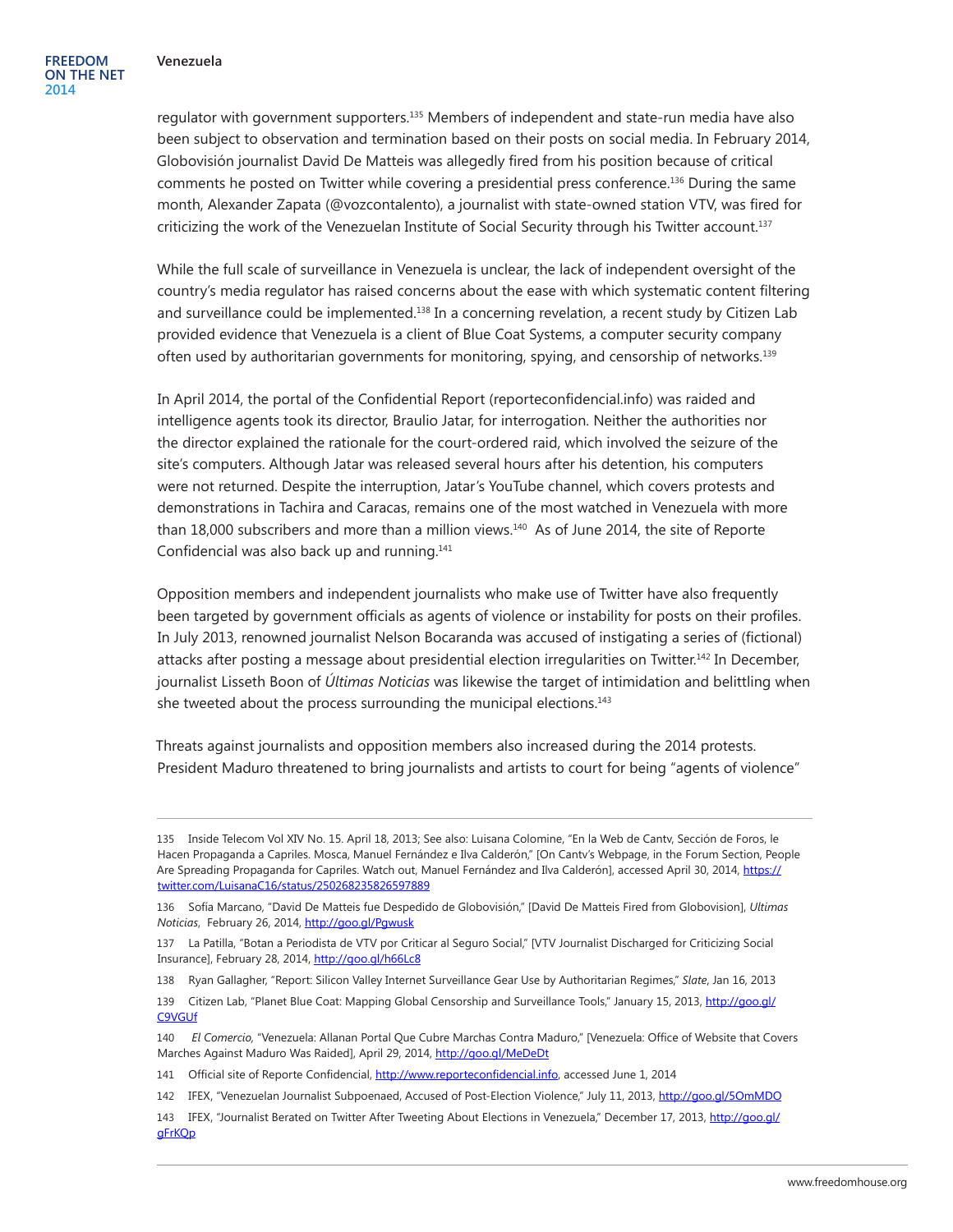and for allegedly using their Twitter accounts to urge protesters to commit violent acts.144 The governor of Mérida likewise requested an investigation into an account, @trafficVZLA, due to its alleged role in "spread[ing] psychological attacks against the people.<sup>145</sup> Journalist Vicelyz Fadul (@vicelyz) later announced that the so-called Chavista Troop had repeatedly threatened her on Twitter because of her opinions on the protests.146 Lorena Arraíz (@lorenaarraiz), a journalist from *El Universal* who was also covering the protests, received the following message on Twitter in February: "We are going to get you and yours! Nobody is safe here." The account responsible for the threat also displayed Ms. Arraíz' ID number and date of birth. The aggressor's account was deleted after complaints to various associations and the police.<sup>147</sup>

In a trend that began during the protests, intelligence agents began seizing protesters' phones in order to make organization of dissidents more difficult, to delete images and videos of the protests and of abuse of protesters, and reportedly, to analyze the data on the phones in order to identify and penetrate the opposition's communication networks.<sup>148</sup> In March, one protester died as the result of National Guard agents attempting to seize his phone. Alejandro Márquez was recording abuses of protesters when guards pursued him and brutally beat him until he surrendered his phone. Márquez, one of more than 40 protest casualties, was pronounced brain dead at the hospital.<sup>149</sup>

The hacking of the websites and the accounts of opposition netizens and politicians continued to be an issue in late 2013 and early 2014. Due to the lack of any independent institution through which individuals can pursue complaints, many observers believe that the government may be directly or implicitly supporting the attacks. Although the Computer Crimes Law condemns the interception, alteration, or disclosure of any private information stored via ICTs, and specifies severe punishment for such crimes, no penalties have yet been imposed.<sup>150</sup> In late 2013, a long list of opposition leaders, humorists, and writers were all victims of hacking or identity theft. According to *La Patilla* editor David Moran, the website of the popular independent news portal has also been victim to Distributed Denial of Service (DDoS) attacks.151

In addition to the targeting of opposition websites, government accounts have also been subject to hacking in recent years. During the 2014 protests, the government blamed the opposition for the fall

<sup>144</sup> *Ultimas Noticias*, "Presidente Amenaza a Periodistas y Artistas Por Ser 'Aagentes de Violencia'," [President Threatens Journalists and Artists as 'Agents of Violence'], February 20, 2014,<http://goo.gl/N5dkcp>

<sup>145</sup> *Espacio Público*, "Gobernador de Mérida Pedirá a Conatel Investigar Tráfico Venezuela," [Merida Governor will ask Conatel to Investigate Traffic Venezuela], February 12, 2014, <http://goo.gl/iiqii3>

<sup>146</sup> *Espacio Público*, "Le Dan Ultimátum a Periodista Por Opinar en Twitter," [Journalist Receives 'Ultimátum' Because of Her Tweets], April 4, 2014,<http://espaciopublico.org/index.php/noticias/1-libertad-de-expresi/2950-2014-04-02-20-27-50>

<sup>147</sup> Instituo Prensa y Sociedad Website, "Táchira: Amenazan a Periodista a Través de su Cuenta de Red Virtual de Twitter," [Táchira: Journalist threatened via Twitter], February 13, 2014, <http://goo.gl/qUJsF3>

<sup>148</sup> Venezuela al Día (Website), "Te Ordeno Que Borres el Video o Te Quito el Teléfono," [I Order You to Erase the Video or I Will Take Your Phone], March 31, 2014, [http://goo.gl/evUoVV;](http://goo.gl/evUoVV) See also: Javier Ignacio Mayorca, "GNB Infiltró Protestas y Espió a Opositores," [GNB Infiltrated and Spied on Opposition Protests], *El Nacional*, March 2, 2014,<http://goo.gl/JmTdGr>

<sup>149</sup> La Patilla (Website), "Murió Alejandro Márquez, Golpeado Por la GNB en Manifestación de la Candelaria," [Alejandro Marquez Died, Hit by GNB in Manifestation of Candelaria], February 23, 2014, <http://goo.gl/nAKNKx>

<sup>150</sup> *Espacio Público*, "Espacio Público Exige al Estado Venezolano que Investigue y Sancione a los Responsables de los Ataques a Cuentas de Correo y Usurpación de Identidad en Redes Sociales," [Espacio Público Demands that the Venezuelan State Investigate and Punish those Responsible for Attacks on Email Accounts and Identity Theft on Social Networks], February 1, 2012,<http://bit.ly/1bRp5F2>

<sup>151</sup> Antonio María Delgado, "Nicolás Maduro Busca Poner Cerrojo a la Internet en Venezuela," [Nicolas Maduro Seeks to Put a Padlock on the Internet in Venezuela], *El Nuevo Herald*, April 30, 2014, <http://goo.gl/dIKaKM>